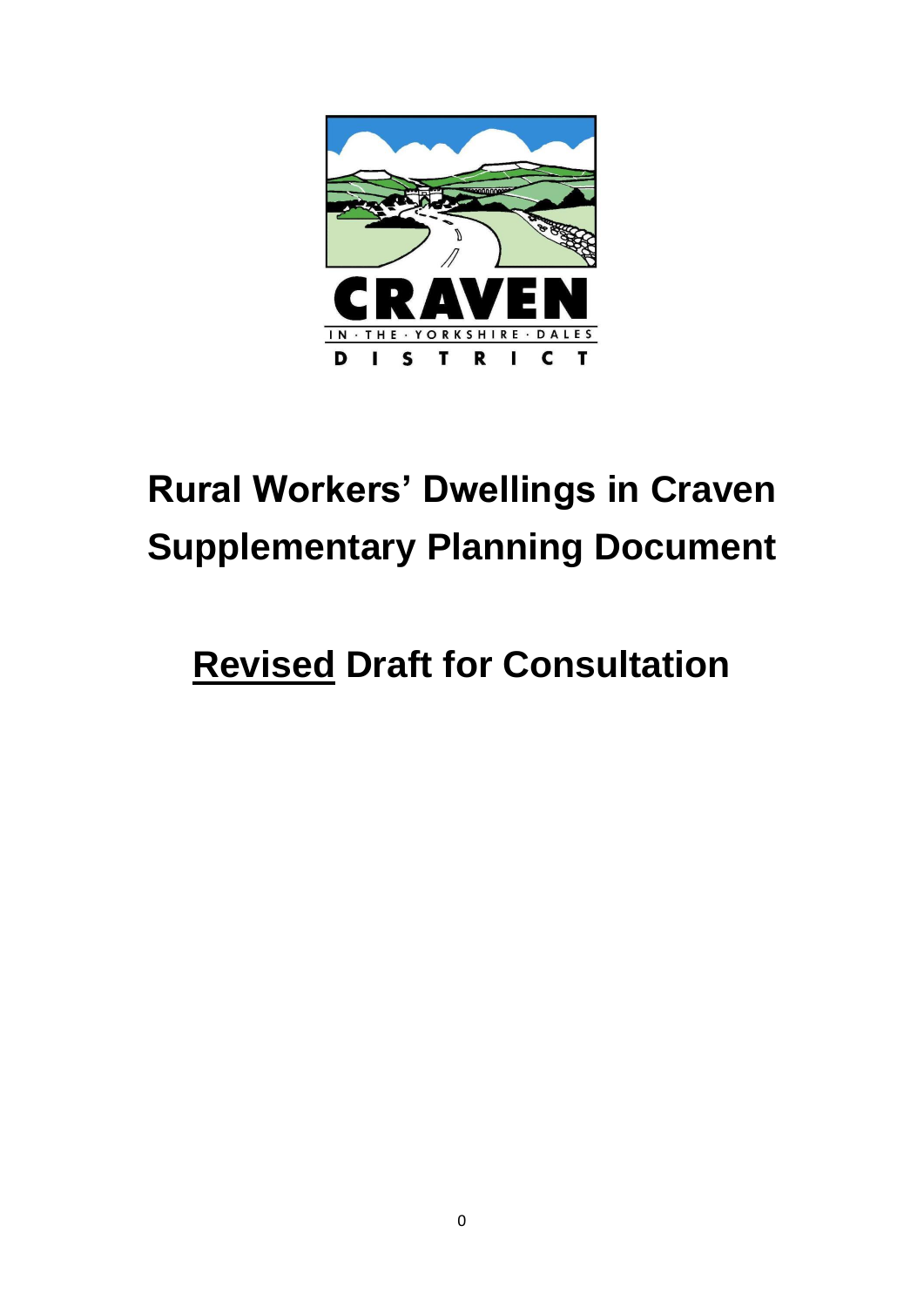#### **PREFACE**

This is the Council's Consultation Draft Supplementary Planning Document (SPD) on Rural Workers' Dwellings in Craven. This SPD provides further detail to those policies of the adopted Craven Local Plan which relate to applications for rural workers' dwellings, built for farm, forestry, and other land-based businesses. It cannot and does not introduce any new policy requirements, rather it provides additional guidance to help applicants understand how it is possible for proposed development to satisfy relevant adopted plan policies SD1, SD2, SP4, EC3, ENV1, ENV2 and ENV3 of the Craven Local Plan. Proposals will also be assessed against all other local plan policies that are relevant to the proposal.

The SPD is intended to help applicants when submitting a planning application for a rural worker's dwelling by outlining what documents and information should be provided with their planning application. Part Two of the SPD explains how proposed development can satisfy these policies. Part Three of the SPD is designed to assist applicants in preparing planning applications for rural workers' dwellings in the Craven Local Plan area, emphasising the importance of early pre-application discussions with the Council. Following the guidance set out in Part Three of the SPD will ensure that the planning application is valid, which will prevent delays in the decision-making process. It should be noted, however, that following the procedure set out in Part Three of this SPD does not guarantee that an application will achieve planning permission. Each application will be determined according to its individual merits and on a case by case basis.

The SPD will also be useful to the people reviewing and commenting on the planning application, including members of the public, Statutory Consultees, Council Members and the Council's Development Management Team. The information contained within the SPD will help commentators and decision makers assess the planning application and decide whether or not it complies with both local and national planning policy.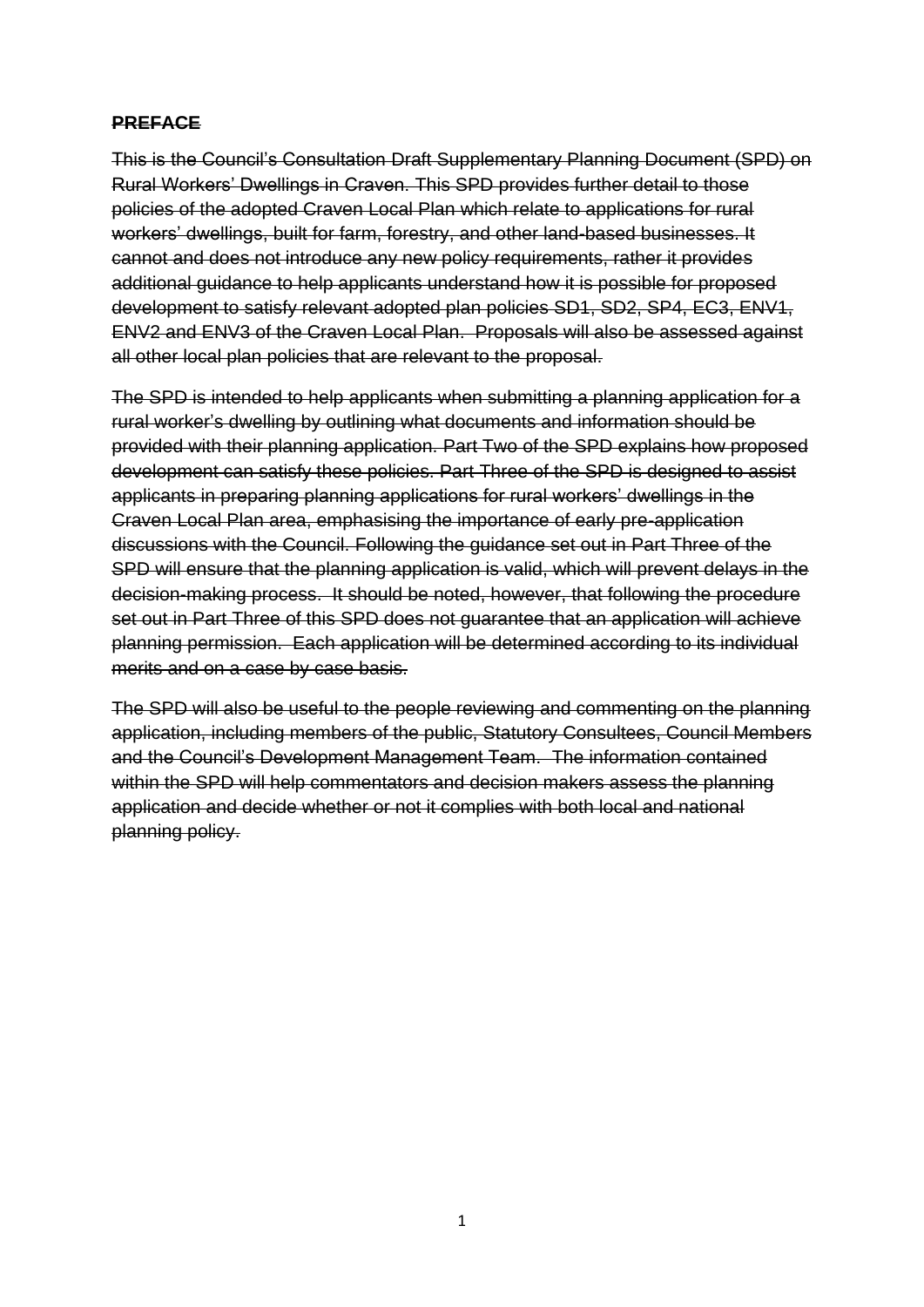## **CONTENTS**

**PART ONE: CONTEXT**

|       |                                                                                                                                                                                                | Page |
|-------|------------------------------------------------------------------------------------------------------------------------------------------------------------------------------------------------|------|
| 1.1.0 | <b>Introduction</b>                                                                                                                                                                            | 5    |
| 1.2.0 | <b>Definition of a Rural Workers Dwelling</b>                                                                                                                                                  | 6    |
| 1.3.0 | Preparing, submitting and front loading of planning<br>applications                                                                                                                            | 6    |
| 1.4.0 | <b>Public Consultation, document format and status</b>                                                                                                                                         | 6    |
| 1.5.0 | The relationship between the Craven Local Plan, the<br>National Planning Policy Framework (NPPF) and the<br><b>Planning Practice Guidance (PPG) Climate Emergency</b><br><b>Strategic Plan</b> | 8    |
|       | <b>PART TWO: CONFORMING WITH RELEVANT POLICIES</b><br>OF THE CRAVEN LOCAL PLAN                                                                                                                 |      |
| 2.1.0 | Conforming with relevant policies of the Craven Local<br>Plan                                                                                                                                  | 9    |
| 2.2.0 | Dwellings in the open countryside (Policy SP4 criterion K 9<br>(a)                                                                                                                             |      |
| 2.3.0 | Provision of rural workers' dwellings (Policy EC3<br>criterion d)                                                                                                                              | 9    |
| 2.4.0 | Functional grounds to justify rural workers' dwellings<br>(Policy EC3 criterion d)                                                                                                             | 10   |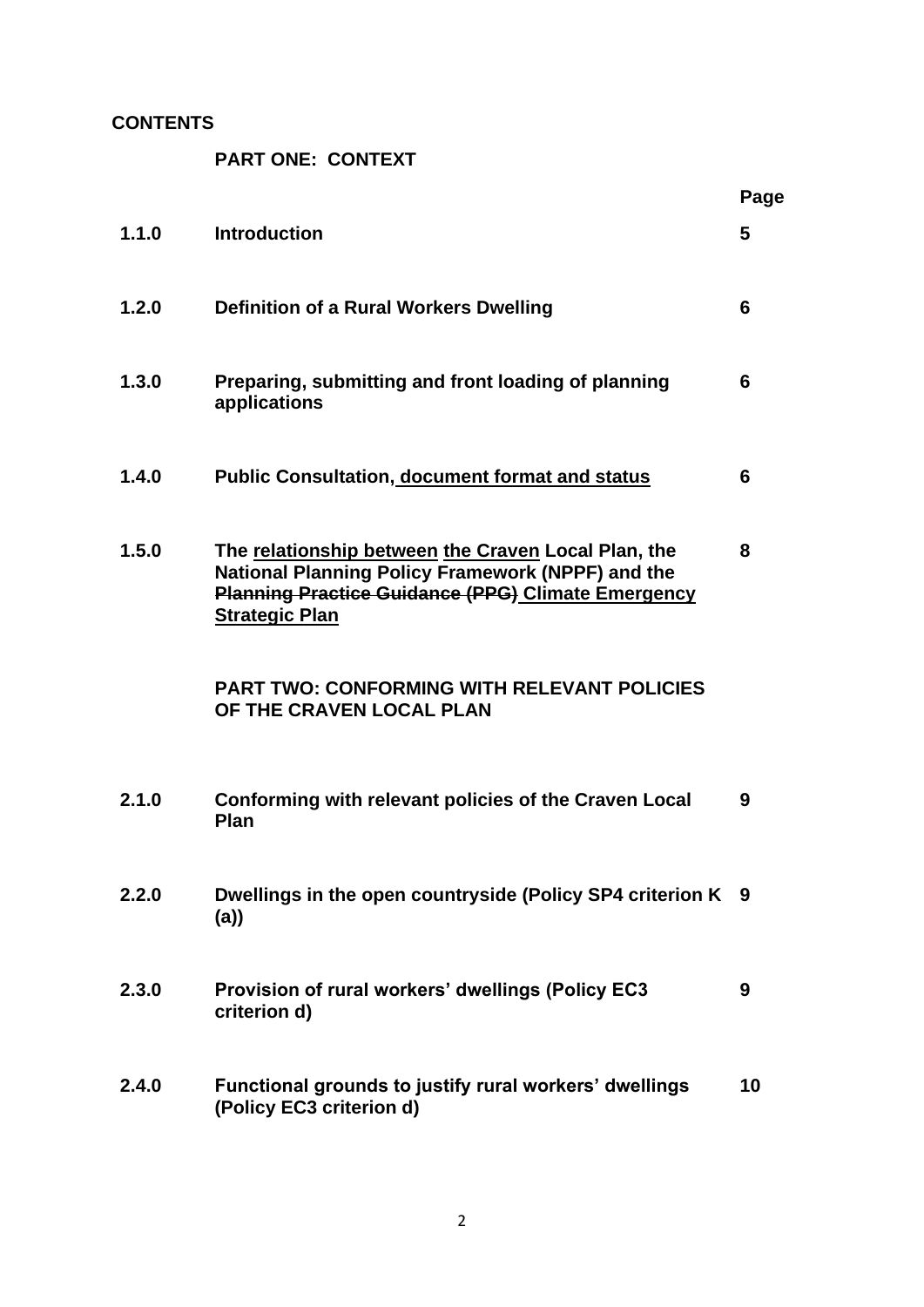| 2.5.0 | Financial grounds to justify rural workers' dwellings<br>(Policy EC3 criterion d)                         | 11 |
|-------|-----------------------------------------------------------------------------------------------------------|----|
| 2.6.0 | <b>Impact of Rural Workers' Dwellings on the Countryside</b><br>(Policy ENV1)                             | 11 |
| 2.7.0 | <b>Heritage Considerations (Policy ENV2)</b>                                                              | 12 |
| 2.8.0 | <b>Design Considerations (Policy ENV3)</b>                                                                | 12 |
|       | <b>PART THREE: PREPARING AND SUBMITTING</b><br><b>PLANNING APPLICATIONS</b>                               |    |
| 3.1.0 | Preparing and submitting planning applications                                                            | 14 |
| 3.2.0 | Step 1 – Pre-application discussions                                                                      | 14 |
| 3.3.0 | Step 2 – Providing justification for rural workers'<br>dwellings (Policy SP4 K a) and EC3 d))             | 14 |
| 3.4.0 | Step 3 - Safeguarding the character of the open<br>countryside (Policies ENV1& ENV3)                      | 16 |
| 3.5.0 | Step 4 - Taking heritage and archaeological<br>considerations into account (Policy ENV2)                  | 17 |
| 3.6.0 | Step 5 – Ensuring the appropriate scaling and size of a<br>rural workers' dwelling (Policies ENV1 & ENV3) | 17 |
| 3.7.0 | Step 6 – Design and Construction (Policy ENV3)                                                            | 17 |
| 3.8.0 | <b>Conclusions on Steps 1 - 6</b>                                                                         | 18 |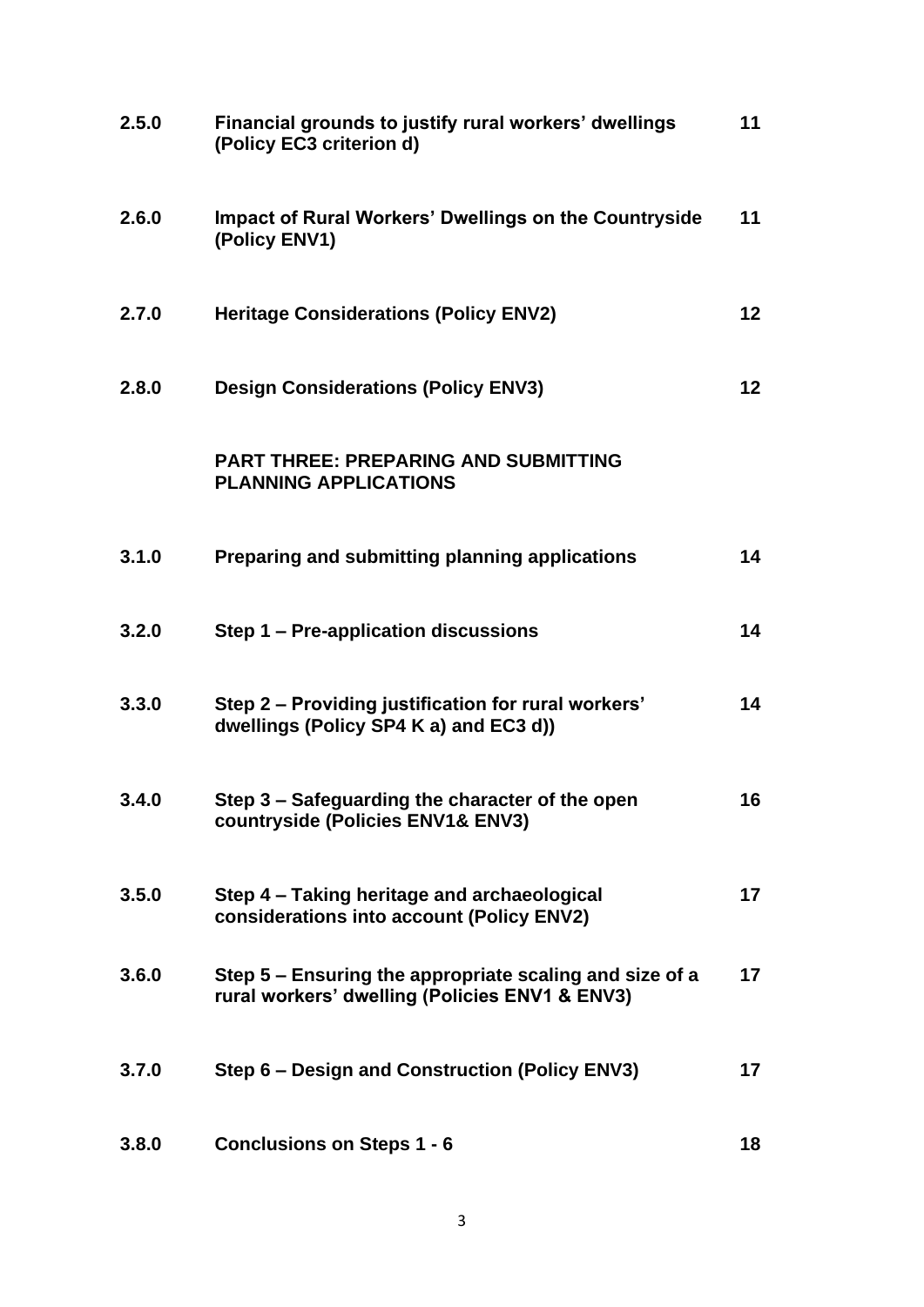| 3.9.0          | Occupancy conditions, legal agreements and planning<br>obligations                                | 19           |
|----------------|---------------------------------------------------------------------------------------------------|--------------|
| 3.10.0         | Applications to vary or remove occupancy conditions                                               | 19           |
| 3.11.0         | Removal of permitted development rights for rural<br>workers' dwellings                           | 20           |
|                | <b>APPENDICES</b>                                                                                 |              |
| <u>A</u>       | <b>Text of Policy EC3: Rural Economy, Craven Local Plan</b>                                       | 21           |
| 4B             | <b>Agricultural Dwelling Supplementary Information form</b>                                       | 24 22        |
| 2 <sub>C</sub> | List of Supporting Documents to be submitted with an<br>application for a Rural Worker's Dwelling | <b>23 24</b> |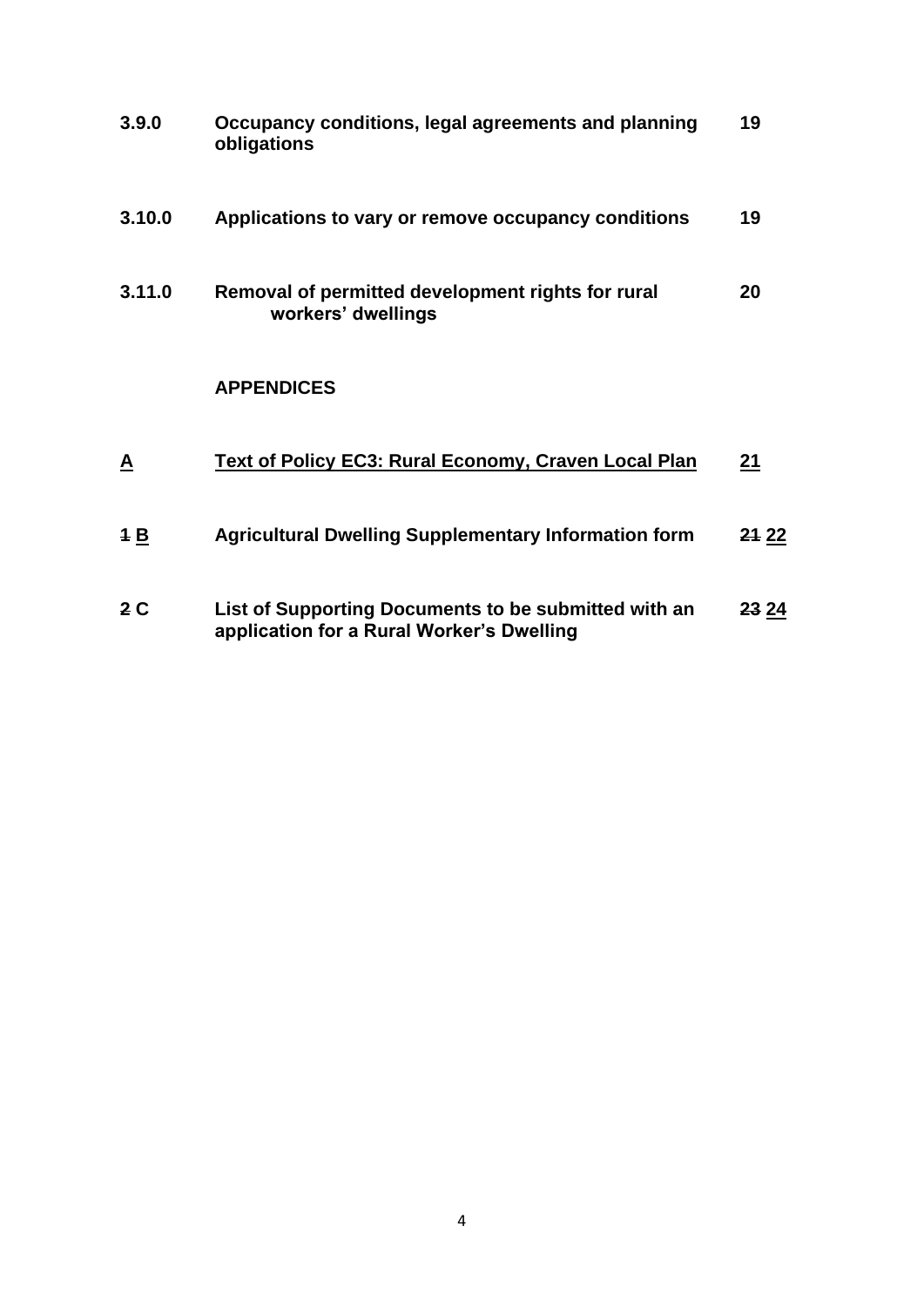## **PART ONE: CONTEXT**

#### **1.1.0 Introduction**

- 1.1.1 The Town & Country Planning (Local Planning) (England) Regulations 2012 defines a supplementary planning document (SPD) as a document within Regulation 5 of the Regulations which is not a local plan, an adopted policies map, or a statement of community involvement. Effectively, this means that a (SPD) will be a document prepared by a local planning authority which contains statements regarding environmental, social, design, or economic objectives that are relevant to the attainment of the development and use of land which is already encouraged by the policies of the local plan, with the proviso that those statements must not be statements which are required to be made in a local plan.
- 1.1.12 Development management policies which are intended to guide the determination of applications for planning permission are matters for a local plan, and new statements on those matters (including the imposition of additional requirements) cannot be included in a SPD. However, a SPD can reiterate existing local plan policies and can give additional guidance to explain both the objectives which the policies are seeking to achieve and how it may be possible for proposed developments to satisfy those policies. The glossary Supplementary Planning Documents (SPDs) are described in the glossary of the [National Planning Policy Framework \(NPPF\)](https://www.gov.uk/government/publications/national-planning-policy-framework--2) describes SPDs as:

*"Documents which add further detail to the policies in the development plan. They can be used to provide further guidance for development on specific sites, or on particular issues, such as design. Supplementary planning documents are capable of being a material consideration in planning decisions but are not part of the development plan."* 

1.1.23 This SPD provides further guidance on the delivery of rural workers' dwellings in the Craven Local Plan area. It cannot and does not introduce any new policy requirements. Rather, in accordance with the above legal and [NPPF](https://www.gov.uk/government/publications/national-planning-policy-framework--2) definitions of SPDs, it adds further detail to help explain the objectives relating to the [Craven Local Plan](https://www.cravendc.gov.uk/planning/craven-local-plan/) (November 2019) policies listed below and provides information to assist applicants to meet the requirements of each relevant policy criteria. This information is set out in Part 2 of this SPD. The SPD also sets out ways in which applicants can seek to show (both pre-application and as part of their application) Part 3 provides guidance for applicants in preparing their planning applications that their proposals for rural workers' dwellings. are able to satisfy these policies:

## 1.1.3 The plan policies referred to in this SPD are:

- Policy EC3: Rural Economy
- Policy SD1: Presumption in favour of sustainable development
- Policy SD2: Meeting to Challenge of Climate Change
- Policy SP4: Spatial strategy and housing growth.
- Policy ENV1: Countryside and Landscape
- Policy ENV2: Heritage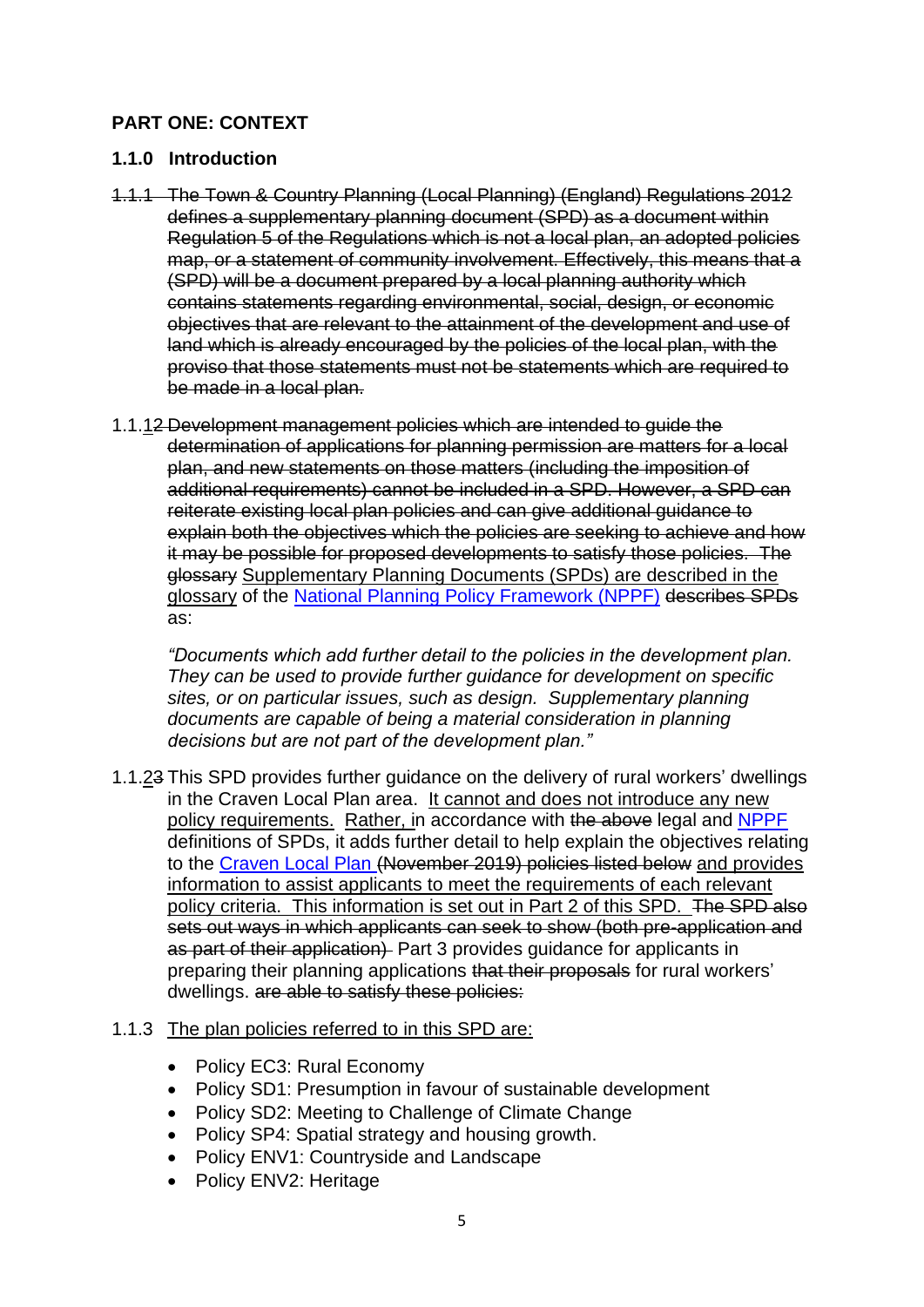• Policy ENV3: Good Design

## **1.2.0 Definition of a Rural Workers Dwelling**

1.2.1 Policy EC3: Rural Economy, criterion (d) *'enables farm, forestry and other land based businesses to build the new and replacement buildings and infrastructure they need to function efficiently, including dwellings where they are fully justified on functional and financial grounds'.* A rural worker's dwelling is therefore a new build dwelling, or one created by replacing an existing building, that is needed to house a rural worker associated with farm, forestry and other land-based businesses (this definition excludes the conversion of buildings to dwellings). The term 'land-based businesses' relates to farming and industries connected to the land and environment, including horticulture, food production, conservation, landscaping and equine uses. Within this SPD farm, forestry and land-based businesses are collectively referred to as 'a rural enterprise'.

## **1.3.0 Preparing, submitting and front loading of planning applications**

- 1.3.1 In accordance with Policy SD1 of the Craven Local Plan and paragraphs 11 and 39-46 of the [NPPF,](https://www.gov.uk/government/publications/national-planning-policy-framework--2) the Council will take a proactive approach and will work cooperatively with people and organisations wishing to carry out development and applying for planning permission, to find solutions to secure sustainable development that meets the relevant plan policies and be approved wherever possible. Solutions to secure sustainable development for Craven, including contributing to the implementation of the Council's Climate Emergency Strategic Plan 2020 to 2030 through the policies of the local plan, and the efficient processing of planning applications, can be achieved through early pre-application engagement with the Council. This is called the process of 'front loading' and is strongly encouraged by the NPPF at paragraphs 39 to 46. (Further guidance on this process is set out in Part 3 of this SPD).
- 1.3.2 Part three of this SPD, 'Preparing and submitting planning applications' explains how this front loading can best take place. Part three is also a useful starting point for potential applicants as it also provides signposting back to those policy criteria set out in part two which are relevant to the delivery of rural workers' dwellings within the plan area. Pre-application information relating to the matters identified in the policies is likely to be required before a planning application is validated.

## **1.4.0 Public consultation, document format and status**

1.4.1 This is a consultation draft SPD which is required under Regulation 12 and 13 of the Town & Country Planning (Local Planning) (England) Regulations 2021 (as amended). This The first draft of the SPD is currently was subject to a four-week period of public participation from Monday 13th September until Monday 11<sup>th</sup> October 2021. Comments submitted during the first period of public participation have been taken into account and amendments have been made to the draft SPD for the purposes of this second round of public consultation. These amendments, and other minor changes which have been made to ensure the draft SPD reflects the updated [NPPF 2021,](https://www.gov.uk/government/publications/national-planning-policy-framework--2) reflects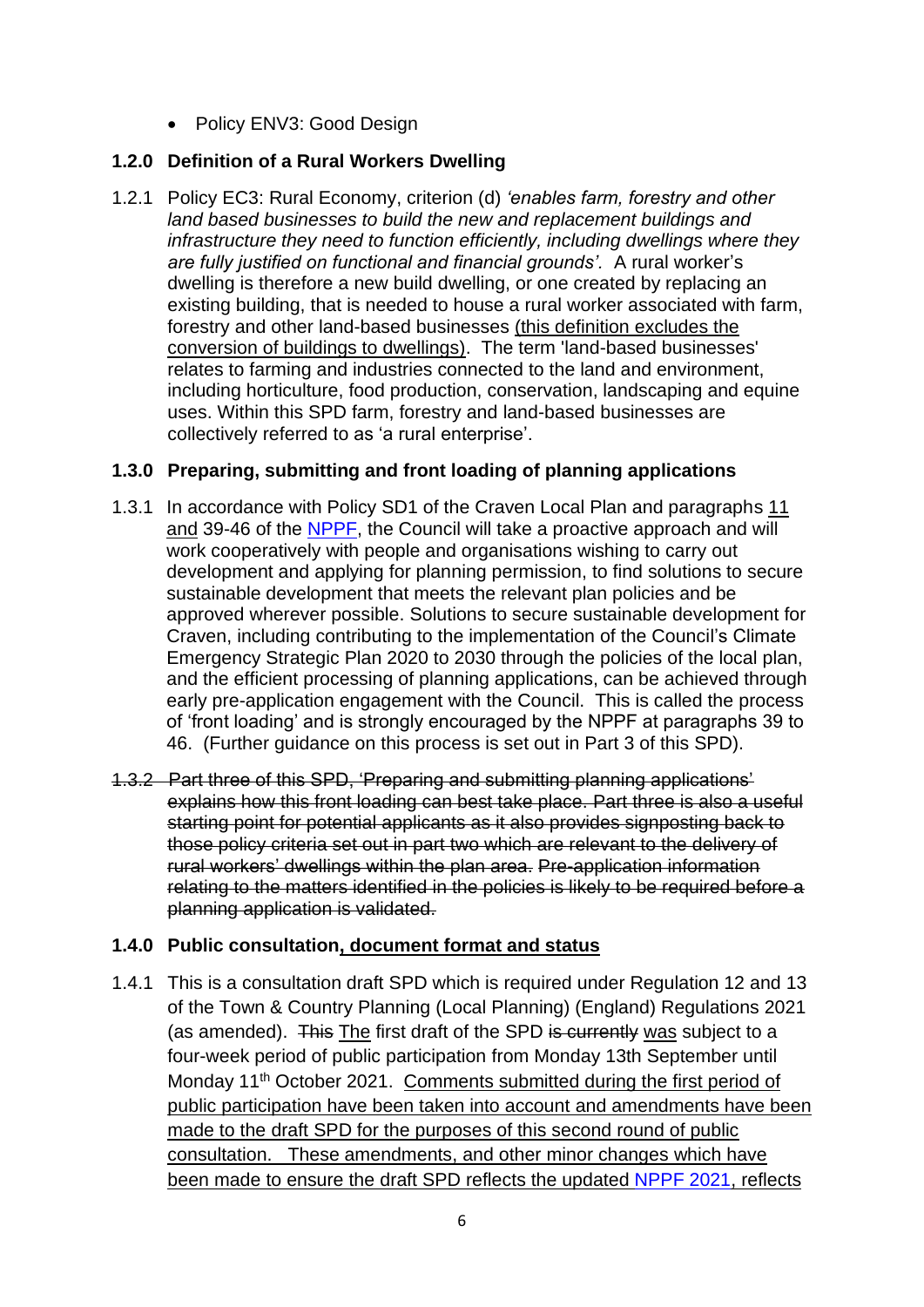the current stage of public consultation, and is consistent with the other draft SPDs that Council are currently preparing, are shown as follows:

• Where additions to the first consultation draft have been made the text is underlined.

• Where text has been deleted from the first consultation draft the text is crossed through.

- 1.4.2 Following this period of public participation, rRepresentations will be are now invited on a second draft of this SPD over a four-week period later in 2021 from 4<sup>th</sup> January to 1<sup>st</sup> February 2022. As required by regulation 12(a), a Consultation Statement will be has been prepared and published alongside the this second draft SPD which sets out the persons the authority has consulted when preparing the SPD, a summary of the main issues raised and how they have been addressed in the SPD.
- 1.4.23 Following these two periods of public participation and inviting of representations on the draft SPD, comments and representations received will inform the final SPD, which will be presented to the Council's Policy Committee for adoption and confirmed by Council (if required). Once adopted, the SPD will be capable of being a material consideration. The policies of the local plan itself, which the SPD supports, will be used to guide the determination of planning applications. The SPD is intended to assist applicants in formulating their proposals so as to best achieve policy compliance but its contents do not amount to development management policies and cannot be treated as such.
- 1.4.34 A sustainability appraisal is not necessary for the preparation and approval of this SPD, which does not set the framework for decisions on planning applications. Sustainability appraisals have been undertaken for the local plan policies which this SPD supports. Strategic Environmental Assessment and Habitats Regulation Screening Reports are published alongside this second consultation draft SPD.
- 1.4.4 In accordance with the provisions of the Strategic Environmental Assessment (SEA) Directive and the Environmental Assessment of Plans and Programmes Regulations (2004) (Regulation 9(1)), the local authority must determine whether a SEA is not then required under Regulation 9(3) for a SPD. Therefore, a SEA screening report for the draft SPD will be prepared after the first period of public participation and published when representations are invited on the second draft SPD. The final screening report will be presented to Council Members for adoption.
- 1.4.5 A Habitats Regulations Assessment (HRA) is required to determine whether a plan or project would have significant adverse effects upon the integrity of internationally designated sites of nature conservation importance (also known as Natura 2000 sites). The requirement for HRA is set out within the Habitats Directive 92/43/EEC and transposed into British law by Regulation 102 of the Conservation of Habitats and Species Regulations, 2010. A screening report can determine if a full HRA is required (i.e. an Appropriate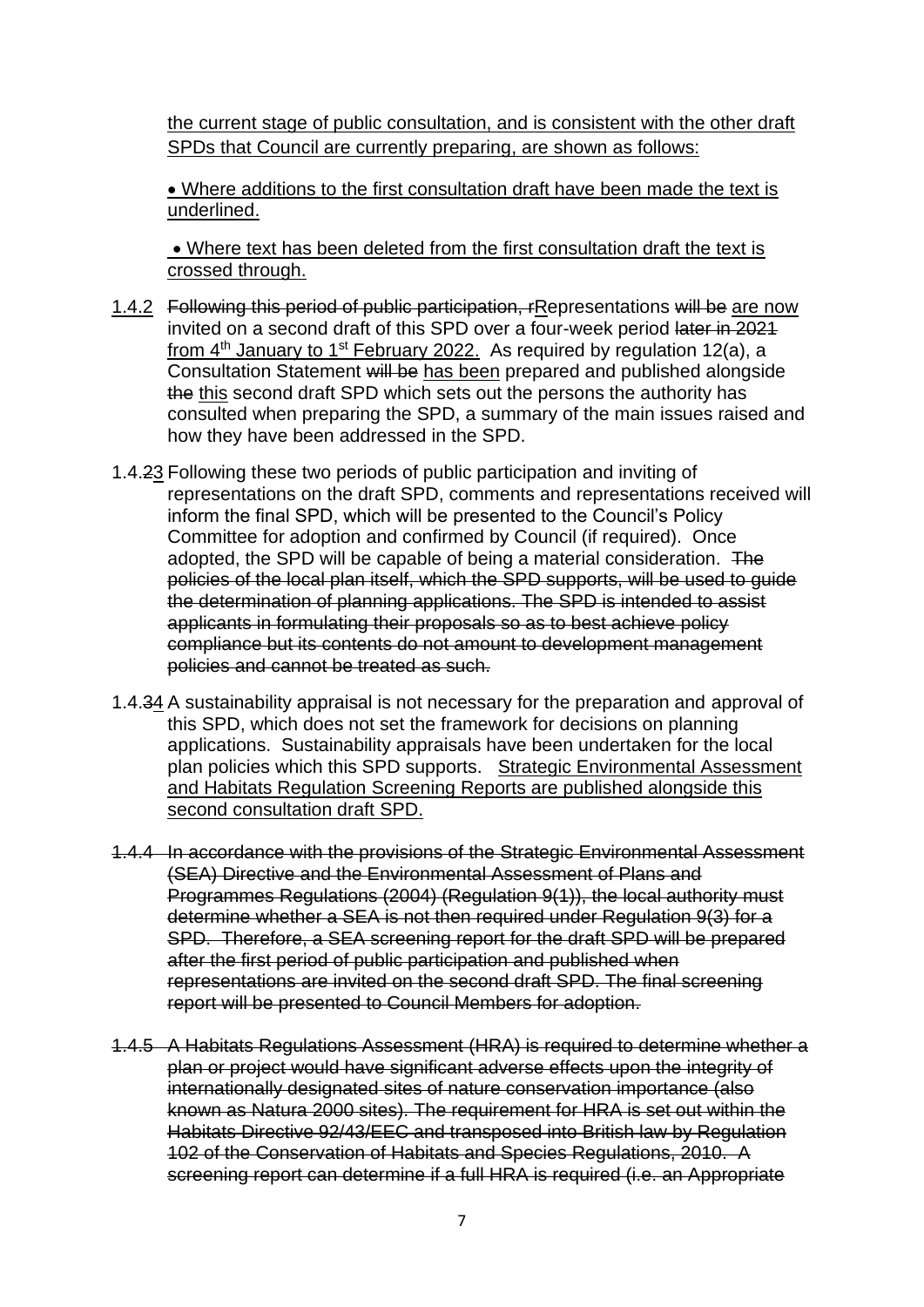Assessment or further report, as necessary), which is prepared by the local authority. Hence, as with the SEA process, a HRA screening report for the draft SPD will be prepared after the first period of public participation and published when representations are invited on the second draft SPD. The final screening report will be presented to Council Members for adoption.

#### **1.5.0 The relationship between the Craven Local Plan, the National Planning Policy Framework (NPPF), the Planning Practice Guidance (PPG) and the Craven Climate Emergency Strategic Plan**

- 1.5.1 The [Craven Local Plan](https://www.cravendc.gov.uk/planning/craven-local-plan/) (hereafter referred to as 'the plan') was adopted on 12 November 2019. Policy EC3: Rural Economy is the policy, which is the primary focus of this SPD, however other local plan policies will apply during the consideration of applications for rural workers' dwellings.
- 1.5.2 The preparation of the plan, and its examination, has been based on the provisions of the 2012 NPPF (paragraph 55), and the accompanying [planning](https://www.gov.uk/government/collections/planning-practice-guidance)  [practice guidance \(PPG\).](https://www.gov.uk/government/collections/planning-practice-guidance) Therefore, policies SD1, SD2, SP4, EC3, ENV1, ENV2 and ENV3 reflect these provisions.
- 1.5.3 The most recently updated 2021 [NPPF](https://www.gov.uk/government/publications/national-planning-policy-framework--2) (para 79 80a) and associated updates to the PPG (paragraph: 010 Reference ID: 67-010-20190722) retains the same main policy approach to the delivery of rural workers' dwellings as the 2012 NPPF. Policy EC3 remains consistent with the latest version of the NPPF. This is the need for the applicant to provide justification that there is an essential need for a rural worker, including those taking majority control of a farm business, to live permanently at or near their place of work in the countryside (as stated in the 2019 NPPF).
- 1.5.4 The Council, as local planning authority, is required by law to determine planning applications in accordance with the development plan, unless material considerations indicate otherwise. Applications for rural workers' dwellings will be assessed against key local plan policies, which are policies SD1, SD2, EC3, SP4, ENV1, ENV2 & ENV3 of the plan. Proposals will also be assessed against all other local plan policies and material considerations that are relevant to the proposal.
- 1.5.54 In January 2020 the Council approved the Craven Climate Emergency Strategic Plan (CESP) 2020 to 2030 which seeks to act upon the Council's Climate Change Emergency Declaration adopted in August 2019 for the district to be carbon neutral by 2030. The CESP can be viewed at: [https://www.cravendc.gov.uk/media/9460/cdc-climate-emergency-strategic](https://www.cravendc.gov.uk/media/9460/cdc-climate-emergency-strategic-plan-february-2020.pdf)[plan-february-2020.pdf](https://www.cravendc.gov.uk/media/9460/cdc-climate-emergency-strategic-plan-february-2020.pdf) and reinforces the existing policies of the local plan which address climate change and carbon reduction measures. It is capable of being considered as a material consideration in determining relevant planning applications and supports adopted local plan policy including SD2, ENV6, ENV7, ENV8 and ENV9 to reduce energy use, water use and carbon emissions, maximise the energy efficiency of development, and reduce the environmental impact of materials used in construction.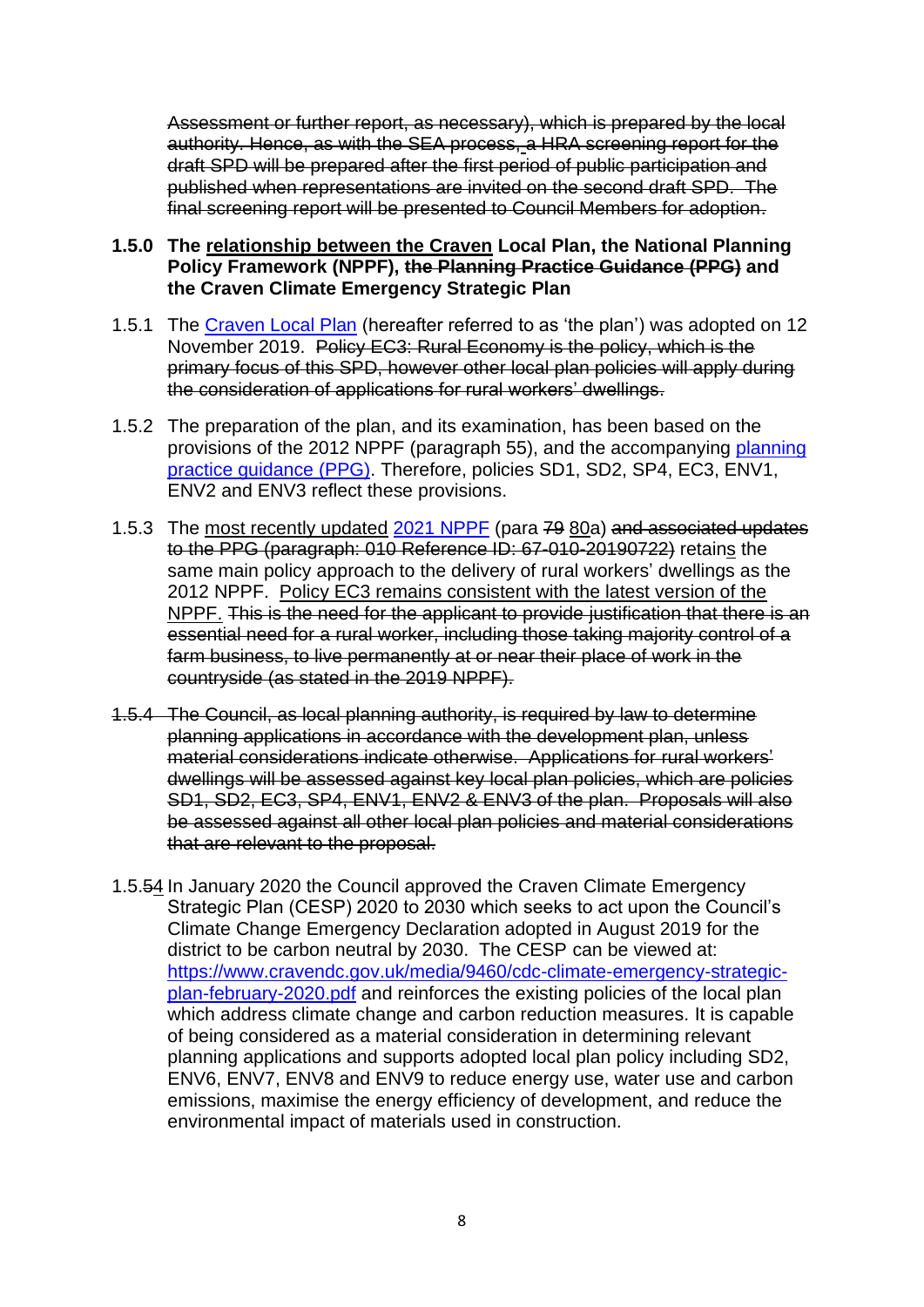#### **PART TWO: CONFORMING WITH RELEVANT POLICIES OF THE CRAVEN LOCAL PLAN**

2.1.0 Part 2 provides further detail on how proposals for rural worker's dwellings can meet the requirements of relevant local plan policies. The policies listed below can be viewed in the [Craven Local Plan](https://www.cravendc.gov.uk/planning/craven-local-plan/) (November 2019).

#### **2.2.0 Dwellings in the open countryside (Policy SP4 criterion K (a))**

2.2.1 Policy SP4 K (a) supports rural workers' dwellings in the open countryside, if they would meet an essential need for a rural worker to live permanently at or near their place of work in the countryside. This is guided by similar overarching national policy found in paragraph 79 80 (a) of the [NPPF](https://www.gov.uk/government/publications/national-planning-policy-framework--2) 2021. Such rural workers' dwellings would be an exception to the local plan objective of strictly controlling new housing in the open countryside. Sections 2.3.0 and 2.4.0 below provide the applicant with information on what considerations the Council will take into account in determining whether an essential need exists.

#### **2.3.0 Provision of rural workers' dwellings (Policy EC3 criterion d)**

- 2.3.1 Policy EC3, criterion (d) contributes to the policy's aim of supporting the rural economy by "*enabling farm, forestry and other land-based businesses to build the new and replacement buildings and infrastructure they need to function efficiently, including dwellings where they are fully justified on functional and financial grounds*". As such applications will be supported in principle for a new dwelling to house a rural worker where it can be demonstrated that there is an essential operational need for the worker to be at or near the location of the rural enterprise, associated with farm, forestry and other land based businesses. Compelling evidence will be required to demonstrate that a rural worker can only carry out this essential operational need by living in close proximity to the rural enterprise. Criterion d) specifies that new rural workers' dwellings can be in the form of a new build or the replacement of an existing building at the rural enterprise.
- 2.3.2. Policy EC3 (d) requires rural workers' dwellings to be fully justified on functional and financial grounds and this is in accordance with paragraph 79 80 (a) of the [NPPF](https://www.gov.uk/government/publications/national-planning-policy-framework--2) 2021. Considerations that may be relevant to take into account when applying paragraph 79 80 (a) of the NPPF 2021 and Policy EC3 (d) of the Craven Local Plan are set out in the [PPG](https://www.gov.uk/government/collections/planning-practice-guidance) (paragraph: 010 Reference ID: 67-010-20190722), and discussed in the sections below relating to functional and financial justification for a rural worker's dwelling.
- 2.3.3 New permanent dwellings may be permitted to support well established or new rural enterprises associated with farm, forestry and other land-based businesses. In respect to newly created rural enterprises it may be necessary to permit temporary accommodation prior to any new dwelling being built, until the long-term viability of the enterprise has been established. In both cases it will be important to establish whether the stated intentions to engage in farming, forestry or any other land-based rural enterprise are genuine, are reasonably likely to materialise, and are capable of being sustained for a reasonable period of time. It will also be important to establish that the needs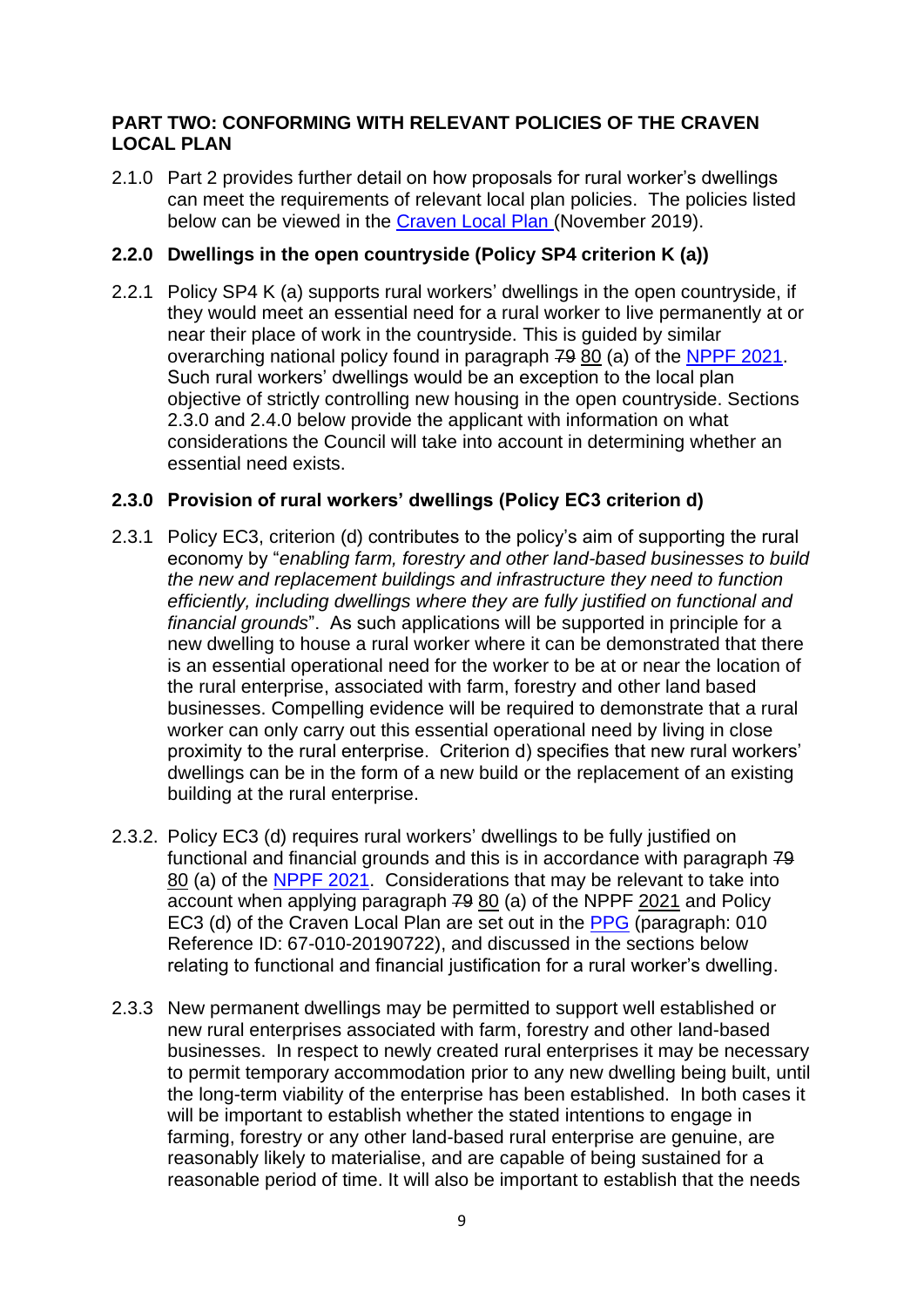of the intended enterprise require one or more of the people engaged in it to live nearby.

#### **2.4.0 Functional grounds to justify rural workers' dwellings (Policy EC3 criterion d)**

- 2.4.1 Criterion (d) of policy EC3 requires new dwellings to be fully justified on functional grounds (see Appendix A for full policy text). The [NPPF](https://www.gov.uk/government/publications/national-planning-policy-framework--2) and [PPG](https://www.gov.uk/government/collections/planning-practice-guidance) sets out the need for a functional test, which is necessary to establish whether a rural worker's dwelling is essential to ensure the effective operation of an agricultural, forestry or similar land-based rural enterprise. Applicants need to provide credible evidence based on the needs of the enterprise and the lack of suitable accommodation elsewhere within the locality. As such the test is not about ease, convenience or personal preference. Whilst is may be true that many activities can be carried out more conveniently if a worker lives on site, convenience does not constitute an essential need and will not therefore justify a need for a new dwelling.
- 2.4.2 The [PPG](https://www.gov.uk/government/collections/planning-practice-guidance) (paragraph: 010 Reference ID: 67-010-20190722) sets out the following considerations that may be relevant when justifying the functional need for a rural worker's dwelling, as required by Policy EC3 (d):
	- *evidence of the necessity for a rural worker to live at, or in close proximity to, their place of work to ensure the effective operation of an agricultural, forestry or similar land-based rural enterprise (for instance, where farm animals or agricultural processes require on-site attention 24-hours a day and where otherwise there would be a risk to human or animal health or from crime, or to deal quickly with emergencies that could cause serious loss of crops or products);*
	- *whether the need could be met through improvements to existing accommodation on the site, providing such improvements are appropriate taking into account their scale, appearance and the local context; and*
	- *in the case of new enterprises, whether it is appropriate to consider granting permission for a temporary dwelling for a trial period.*
- 2.4.3 Further information, based on the functional tests set out in the [NPPF](https://www.gov.uk/government/publications/national-planning-policy-framework--2) and [PPG,](https://www.gov.uk/government/collections/planning-practice-guidance) which may be important to provide in seeking to comply with Policy EC3 (d) is the establishment of whether:
	- a) it is not possible for the rural enterprise to run effectively without having the worker living on site;
	- b) no one undertaking the essential functional work already lives at the rural enterprise, or insufficient provision exists if there is a functional need for more than one worker;
	- c) there is no dwelling available at the rural enterprise for occupation by the worker and there is no possibility of adapting a building at the rural enterprise; and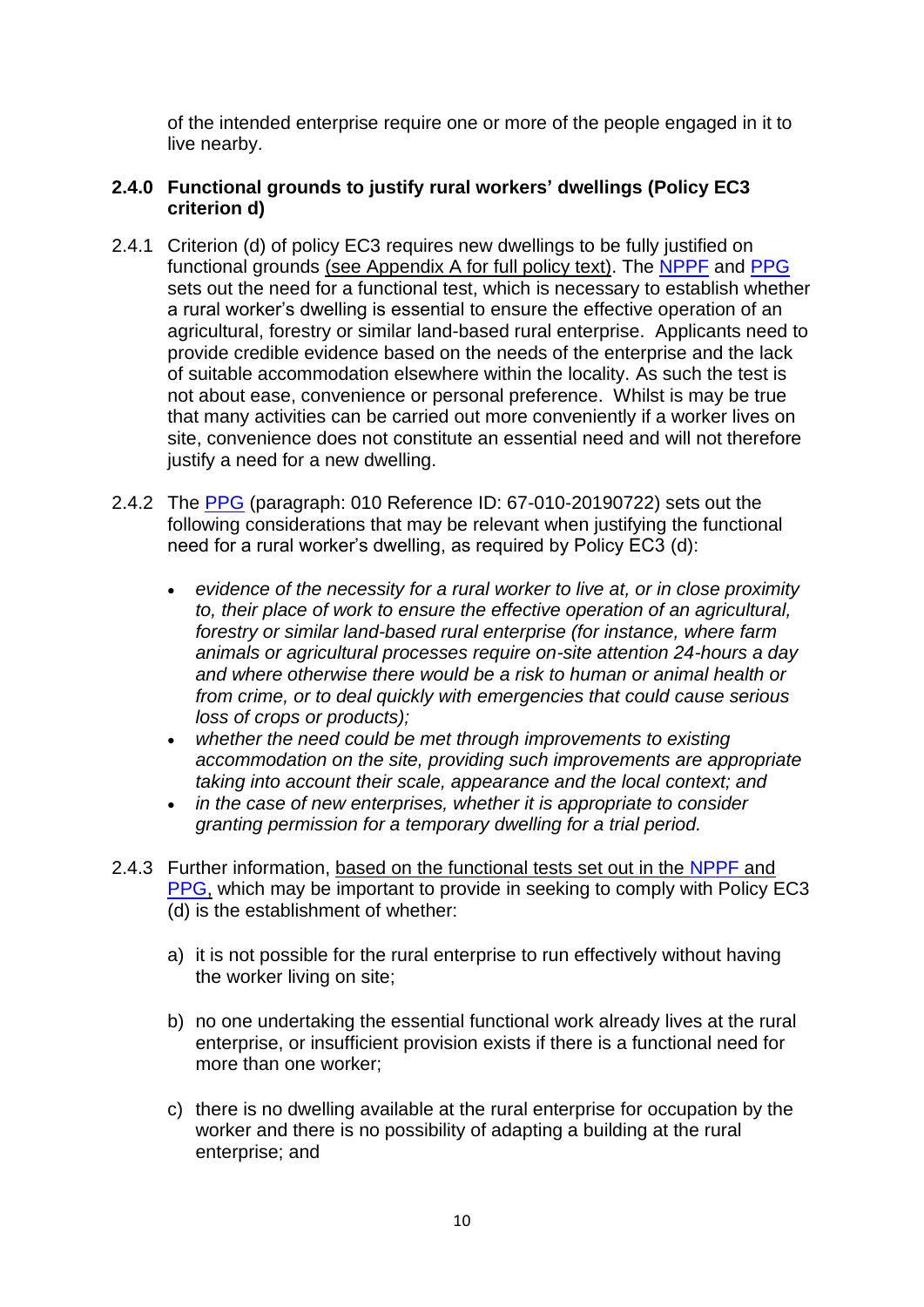- d) there is no suitable and available dwelling in a nearby village available for occupation by a worker who is required to provide the functionally essential service.
- 2.4.4 In assessing whether an enterprise requires one or more resident workers, consideration will be given (amongst other things) to the scale and nature of the enterprise, the potential for things to go wrong which would require attention unexpectedly or at short notice, the frequency of such events, the period of time over which a need may occur, and the accessibility and suitability of nearby accommodation.

#### **2.5.0 Financial grounds to justify rural workers' dwellings (Policy EC3 criterion d)**

- 2.5.1 Criterion (d) of policy EC3 also requires new dwellings to be fully justified on financial grounds (see Appendix A for full policy text). If a functional need has been established for a permanent rural worker's dwelling, the [PPG](https://www.gov.uk/government/collections/planning-practice-guidance) (paragraph 010 Reference ID: 67-010-20190722) states that the following may be important to determine:
	- *the degree to which there is confidence that the enterprise will remain viable for the foreseeable future;*
	- *whether the provision of an additional dwelling on site is essential for the continued viability of a farming business through the farm succession process;*
- 2.5.2 These are financial grounds which will allow the local planning authority to come to a judgement on the viability of the enterprise and the size of dwelling which the enterprise can sustain. Applicants are advised to submit a detailed business plan setting out budgets and projections and include evidence of a firm intention and ability to develop the enterprise. Evidence of the need for a rural worker's dwelling to ensure the viability of the business will form an important part of the business plan. The local planning authority will have to be satisfied that the on-going profitability of the enterprise is sufficient to sustain the worker living on the site, and be satisfied that the dwelling is of a size directly related to its function as a rural worker's dwelling, and will remain so in perpetuity. A Business Plan is highly likely to be a necessary part of demonstrating there are financial grounds which justify a rural worker's dwelling in conformity with Policy EC3 (d).
- 2.5.3 See Part 3 of this SPD which sets out the Council's validation requirements for proposals for rural worker's dwellings.

## **2.6.0 Impact of Rural Workers' Dwellings on the Countryside (Policy ENV1)**

2.6.1 The Council is committed to ensuring the countryside's beauty and character are conserved and where possible enhanced through adopted local plan policy ENV1: Countryside and Landscape. Considerations regarding the impact of dwellings on the countryside set out in policy ENV1 apply to the building of rural worker's dwellings, as they would do to all other types of housing and all other development proposals. A decision maker would look to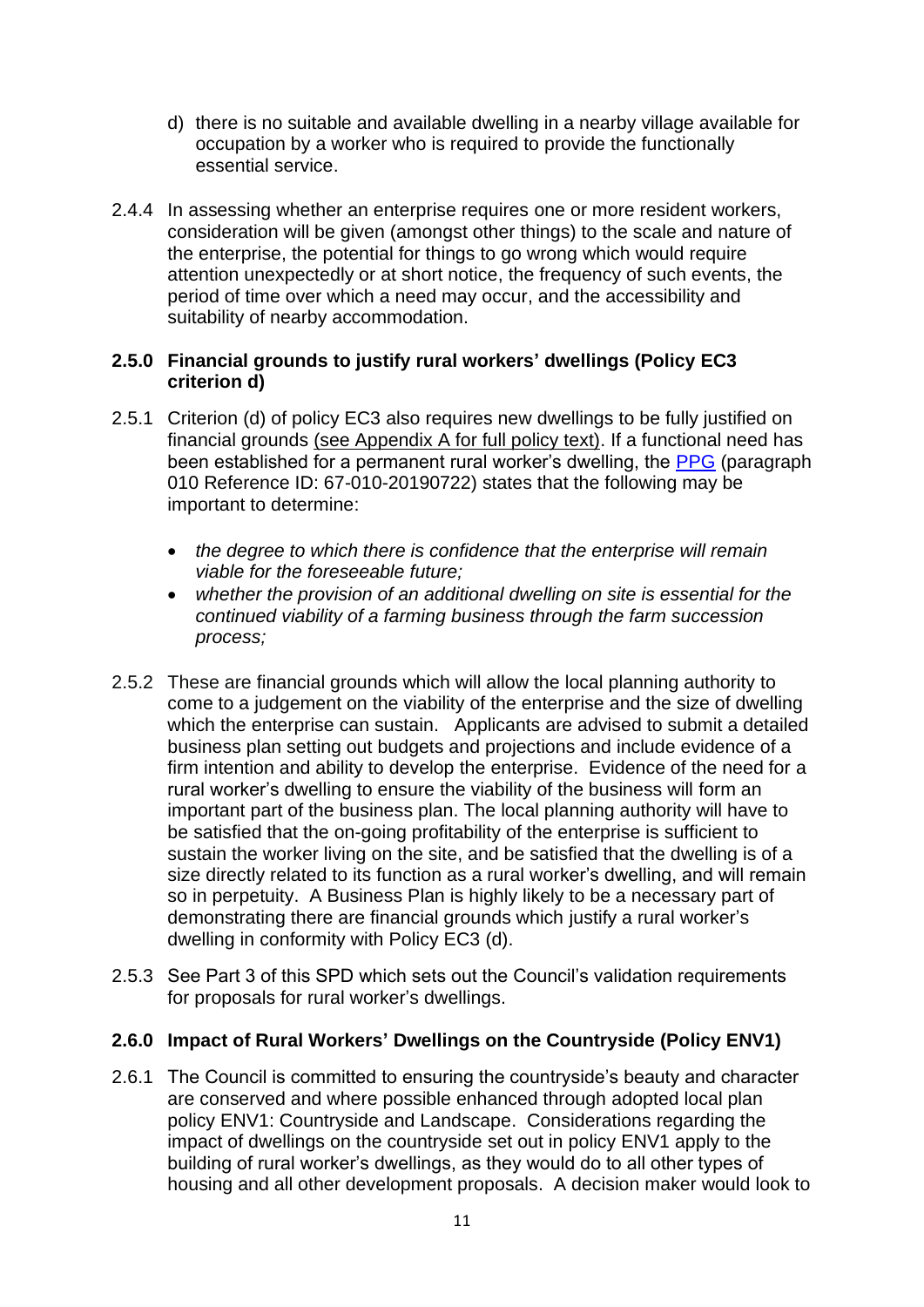policy ENV1 to ensure that a proposed new rural workers' dwelling conserves and enhances the countryside and, where relevant, the setting of the Area of Outstanding Natural Beauty and the Yorkshire Dales National Park.

## **2.7.0 Heritage Considerations (Policy ENV2)**

- 2.7.1 The Council is committed to ensuring heritage assets are conserved and where possible enhanced through local plan policy ENV2: Heritage, which apply to the building of rural workers' dwellings, as they would do to all other types of housing and all other development proposals. A decision maker would consider policy ENV2 to ensure the dwelling is built sensitively, by conserving the setting of any nearby designated and non-designated heritage assets, by investigating and conserving where appropriate any identified (or potential for) archaeological remains, and by ensuring the historic legacy of the open countryside in the plan area is preserved.
- 2.7.2 Criterion (a) vi) of policy ENV2 acknowledges that traditional barns and other buildings and structures associated with the farming industry and historic land estates help to make up the distinctive character and sense of place that contributes to Craven's overall historic legacy (see Appendix A for full policy text). The functional justification for rural workers' dwellings suggests that these dwellings will often be constructed within the setting of traditional buildings and structures which are associated with the rural enterprise they are supporting. In order to preserve the unique character of the open countryside, new rural workers' dwellings should sit comfortably and sensitively amongst these buildings and structures, which may either be designated or non-designated assets, or simply be an important part of the historic fabric of the open countryside.

## **2.8.0 Design Considerations (Policy ENV3)**

- 2.8.1 The Council is committed to securing good design in all development proposals through policy ENV3: Good Design of the local plan. The principles of good design set out in policy ENV3 apply to rural worker's dwellings, as they do to all other types of housing and other development proposals. The Council has produced a Good Design SPD which supplements policy ENV3 by setting out practical ways to achieve good design in the plan area. A decision maker would look to ENV3: Good Design and its accompanying SPD, alongside this SPD, to ensure that any proposed rural worker's dwelling is based on good design principles.
- 2.8.2 Considering rural workers' dwellings are often located in sensitive landscape areas, criterion (a) of policy ENV3 sets out that proposals should be based on a proper understanding and appreciation of environmental features, including both natural and built elements such as landscape, topography, vegetation, open space, microclimate, tranquillity, light and darkness (see Appendix A for full policy text). Applicants should ensure the context within which the rural workers' dwelling is placed is respected and complimented.
- 2.8.3 Criterion (b) of policy ENV3 sets out that design should respect the form of existing and surrounding buildings (see Appendix A for full policy text). Therefore, the scale, height and massing of the rural worker's dwelling should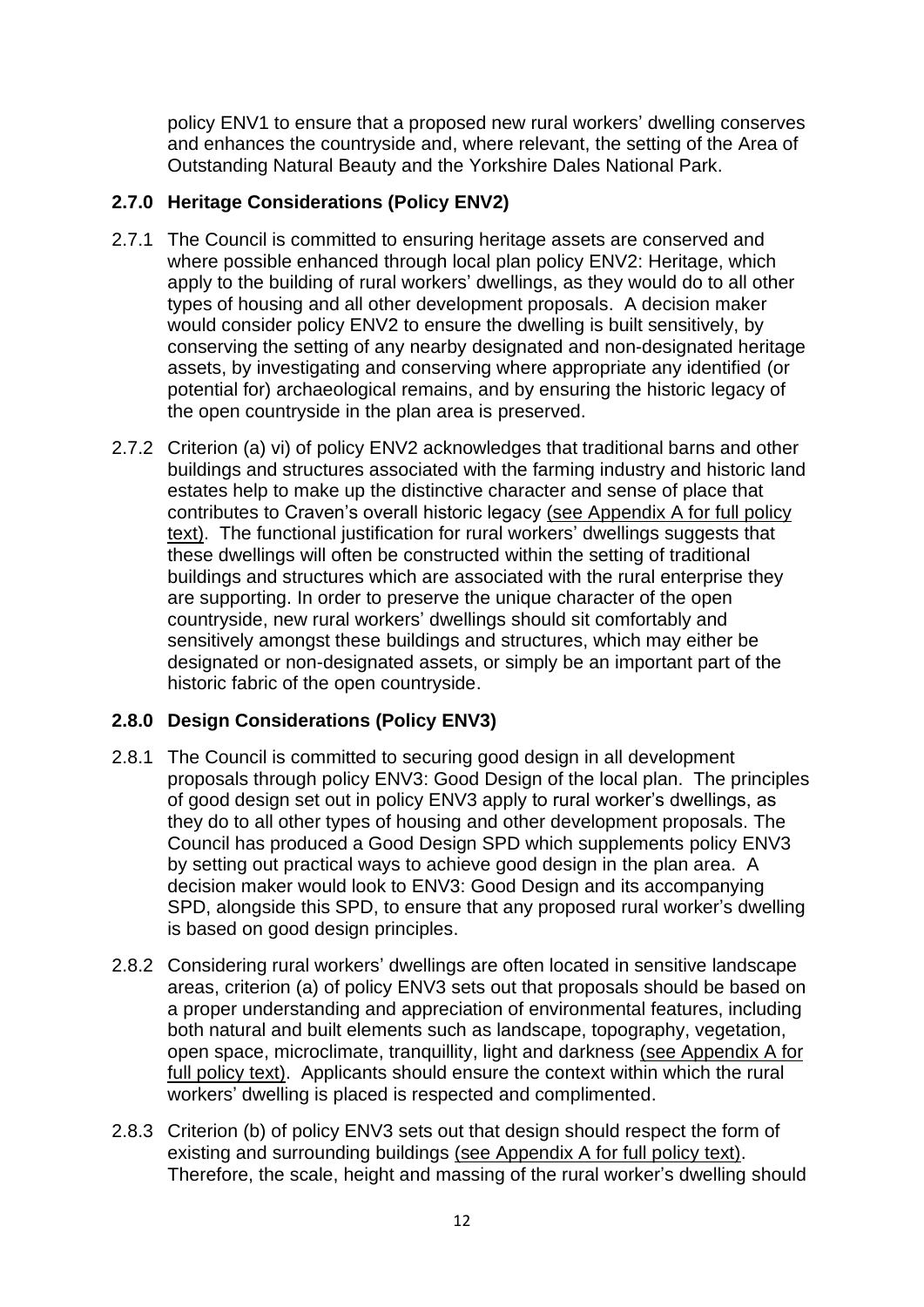respect the setting and be complimentary to the existing, surrounding buildings. Specifically, any new or temporary dwelling should be visually as well as functionally related to the main rural enterprise's buildings. This relates back to the function of the dwelling in its supportive role to the rural enterprise in question. The intended use of the dwelling should be considered when determining its size. As the purpose of these dwellings is to house a rural worker in perpetuity, they should be of an appropriate size to ensure continued affordability. A larger dwelling would attract a higher market sales price which could negate the original intention of the house dwelling by pushing it out of rural workers' affordability price range.

- 2.8.4 In addition criterion (b) of policy ENV3 sets out that high quality materials should be used, which should be locally sourced materials wherever possible, to match the character of the existing surrounding buildings (see Appendix A for full policy text). The Council's Good Design SPD provides useful information with regards to suitable building materials within the Craven context. Appendix G D of that SPD sets out the materials and palette that are traditionally seen across the plan area and provides a useful guide for applicants when considering the design of a rural worker's dwelling.
- 2.8.5 Sustainable construction should be at the heart of any development, including during the construction of new rural workers' dwellings. Criterion t) of policy ENV3 stipulates that development should take all reasonable opportunities to reduce energy use, water use and carbon emissions and to minimise waste (see Appendix A for full policy text). As such applicants should look to using sustainable building techniques and products in the design of new rural workers' dwellings. Microgeneration projects such as solar panels, hydro plants and small wind turbines should be considered, alongside an investigation into the capability of storing of water on site for construction and future uses. Sustainable construction techniques should be used to ensure carbon emissions and construction waste are minimised.
- 2.8.6 The Council's Good Design SPD provides further useful information with regards to sustainable building practises. Further, detailed policy guidance can also be found in local plan policies ENV8: Water Resources, Water Quality and Groundwater (criterion b); and ENV9: Renewable and Low Carbon Energy, with respect to ensuring an application for any new rural worker's dwelling maximises opportunities to build sustainably.
- 2.8.7 The Craven Climate Emergency Strategic Plan (CESP) should be considered when developing proposals for the reduction in energy use in the design and construction of rural workers' dwellings.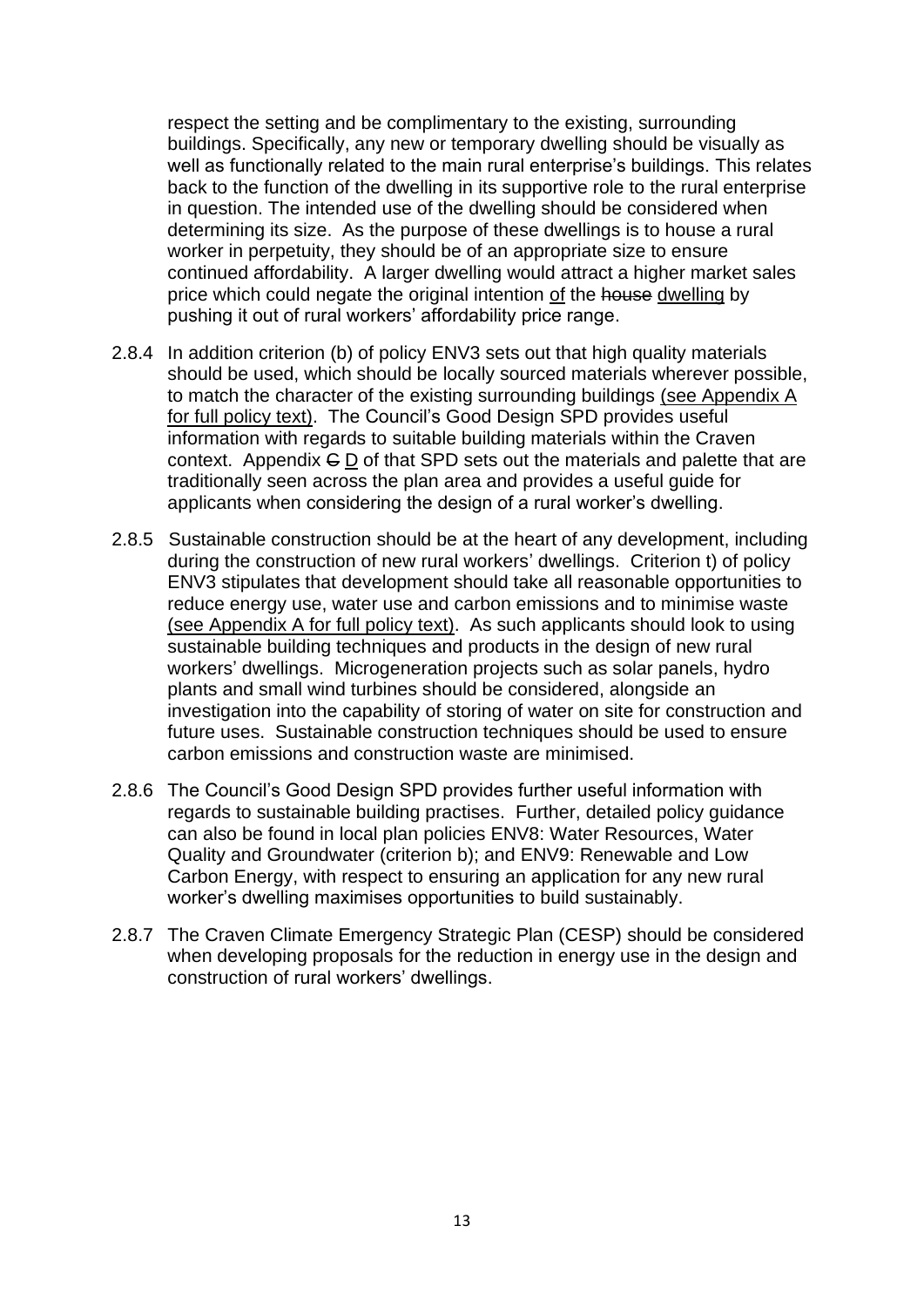## **PART THREE: PREPARING AND SUBMITTING PLANNING APPLICATIONS**

3.1.0 The Council recommends applicants follow a stepped approach to the preparation of a planning application for a rural worker's dwelling. This is set out below:

#### **3.2.0 Step 1 – Pre-application discussions**

- 3.2.1 The importance of pre-application engagement between developers and the local planning authority and early resolution of policy issues ('front loading') is highlighted in the [NPPF](https://www.gov.uk/government/publications/national-planning-policy-framework--2) at paragraphs 39 to 46. Also, in the light of the Council's recently approved Craven Climate Emergency Strategic Plan (CESP) it is important to reflect on one of the actions of the CESP here. This action (CND03) states that the Council will "work with developers as new sites across Craven are approved to ensure that opportunities for efficiency and carbon reduction are maximised".
- 3.2.2 To become familiar with the information which may be appropriate to submit alongside an application for a rural workers' dwelling an applicant should review this SPD, and then discuss matters arising, at the earliest opportunity with the Council's Development Management (DM) team. It is the Council's practice to charge for all such engagement. Pre-application enquiry forms and charging rates can be found at [www.cravendc.gov.uk/planning/information](http://www.cravendc.gov.uk/planning/information-and-advice/pre-application-advice/)[and-advice/pre-application-advice/](http://www.cravendc.gov.uk/planning/information-and-advice/pre-application-advice/)
- 3.2.3 Contact details at the time of publication are: Development Management (DM): [planning@cravendc.gov.uk](mailto:planning@cravendc.gov.uk)

#### **3.3.0 Step 2 – Providing justification for rural workers' dwellings (Policy SP4 K (a) and EC3 (d))**

#### 3.3.1 (a) Farm Based Businesses

Criterion (d) of policy EC3 requires rural worker's dwellings associated with a farm-based business to be fully justified and on functional and financial grounds (see Appendix A for full policy text). Therefore, as part of the Council's validation requirements, applications for agricultural rural workers' dwellings should include with their submission a completed Agricultural Dwelling Supplementary Information form (ADSIF) which can be found at [https://www.cravendc.gov.uk/planning/planning-applications-and](https://www.cravendc.gov.uk/planning/planning-applications-and-notifications/national-and-local-planning-validation-requirements/local-information-requirements/agricultural-dwelling-supplementary-information/)[notifications/national-and-local-planning-validation-requirements/local](https://www.cravendc.gov.uk/planning/planning-applications-and-notifications/national-and-local-planning-validation-requirements/local-information-requirements/agricultural-dwelling-supplementary-information/)[information-requirements/agricultural-dwelling-supplementary-information/](https://www.cravendc.gov.uk/planning/planning-applications-and-notifications/national-and-local-planning-validation-requirements/local-information-requirements/agricultural-dwelling-supplementary-information/) and at Appendix 1 B of this SPD. This form enables applicants to demonstrate the functional need for a dwelling/additional dwelling in a specified location.

3.3.2 Via the above form, at section 5, applicants are expected to provide details of all housing within one mile of the farm either owned, occupied or rented by the farmer/landowner, and to list any housing sold off or let by the farmer/landowner within the last 5 years. This information allows the Council to judge whether or not there is currently a dwelling available at the rural enterprise for occupation by the worker, and whether or not recent disposal of property has resulted in the need for the new rural worker's dwelling.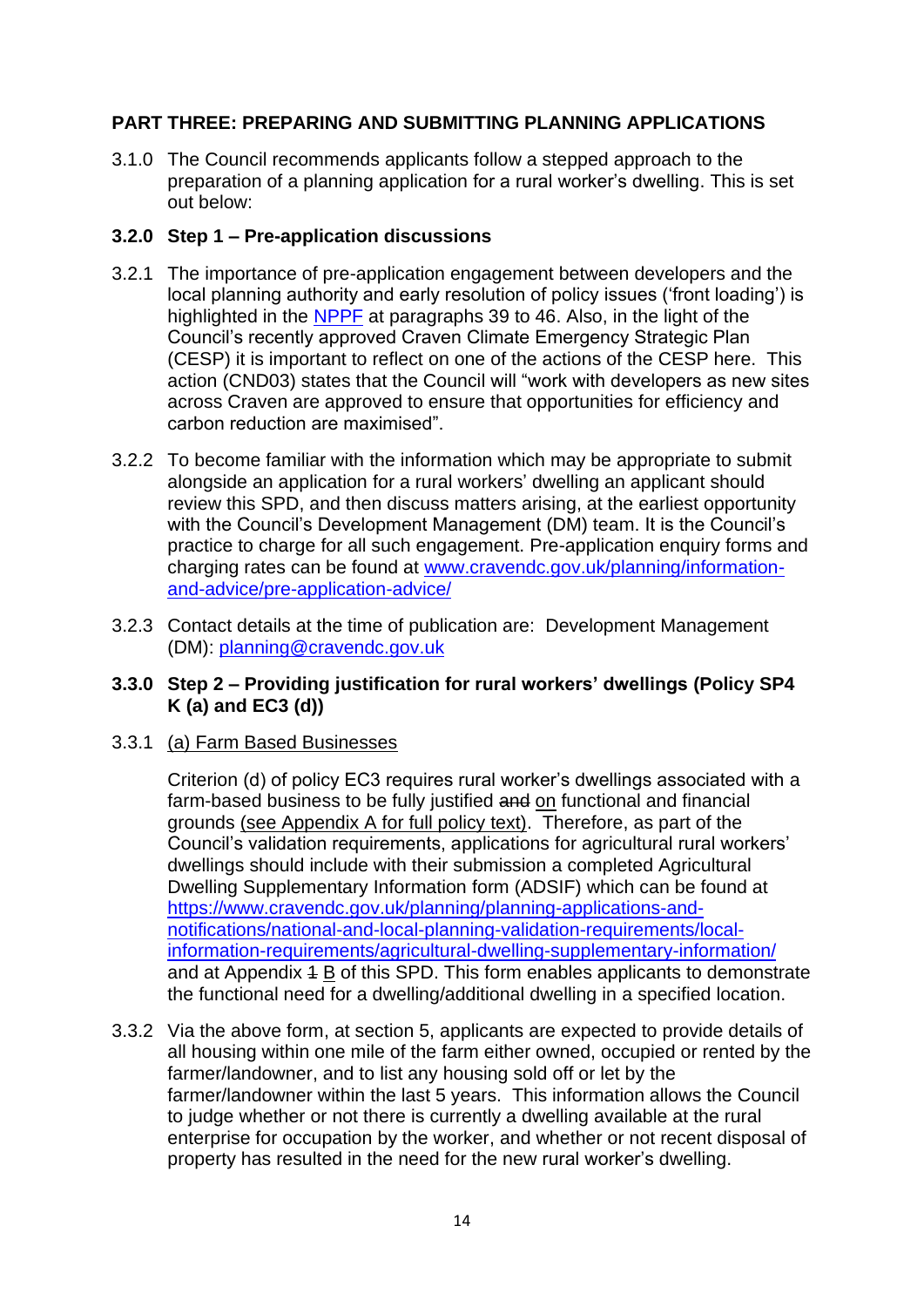- 3.3.3 Applicants are also asked, at section 6 of the form, to provide a brief description of existing farm buildings. This information, along with any information the applicant can provide in supporting statements regarding their current use, can assist the Council in its judgement of whether or not there is any possibility of adapting an existing building at the rural enterprise into a rural worker's dwelling, to avoid the necessity for a new build.
- 3.3.4 A brief description of present farming policy is required, at section 7 of the form, which should set out that the enterprise could only run effectively with the worker living on site. Applicants should also specify, at section 8, whether anyone undertaking the essential functional work already lives at the rural enterprise, or if there is a functional need for more than one worker, that there is currently an insufficient provision of rural workers' dwellings at the enterprise.
- 3.3.5 The form indicates at section 9 that it is important for applicants to build a strong case for the special need for the new dwelling on the agricultural holding, and why they have chosen the proposed site. This could include reasons why there is a genuine need for the agricultural worker to live on the site and to be available at short notice at all times, rather than living in a nearby centre or village. Paragraph 2.4.3 in Part 2 above provides various valid reasons, though there may be others. Importantly, applicants must demonstrate that there is no suitable and available dwelling in a nearby village available for occupation by a worker who is required to provide the functionally essential service.
- 3.3.6 In the final section of the ADSIF applicants are asked to provide any other information which is considered relevant to the proposal. This could include a host of supportive information, but also, in the case of new enterprises, whether an applicant would consider applying for permission for a temporary dwelling (i.e. a caravan or a mobile home, or a seasonal workers' dwelling) for a trial period, prior to an application for a permanent new rural worker's dwelling.
- 3.3.7 In addition to the information required by ADSIF, the Council strongly recommend applicants provide a detailed business plan, in line with the guidance in [PPG](https://www.gov.uk/government/collections/planning-practice-guidance) (paragraph 010 Reference ID: 67-010-20190722) which states that it will be important to determine '*the degree to which there is confidence that the enterprise will remain viable for the foreseeable future'.* This information will assist the decision maker in judging whether there are robust financial grounds to support a rural worker's dwelling in compliance with Policy EC3 (d). Specifically, this business plan would be most helpful if it indicated a firm intention and ability to develop the enterprise, and include:
	- At least the last 3 years' financial records. Submitting 3-5 years of audited accounts would help to establish if the business is financially sound.
	- Records which demonstrate that the on-going profitability of the enterprise would be able to support a worker living on site and their wage levels, which must be at least the equivalent to the National Minimum Wage. Such records should help to justify the need for the proposed dwelling.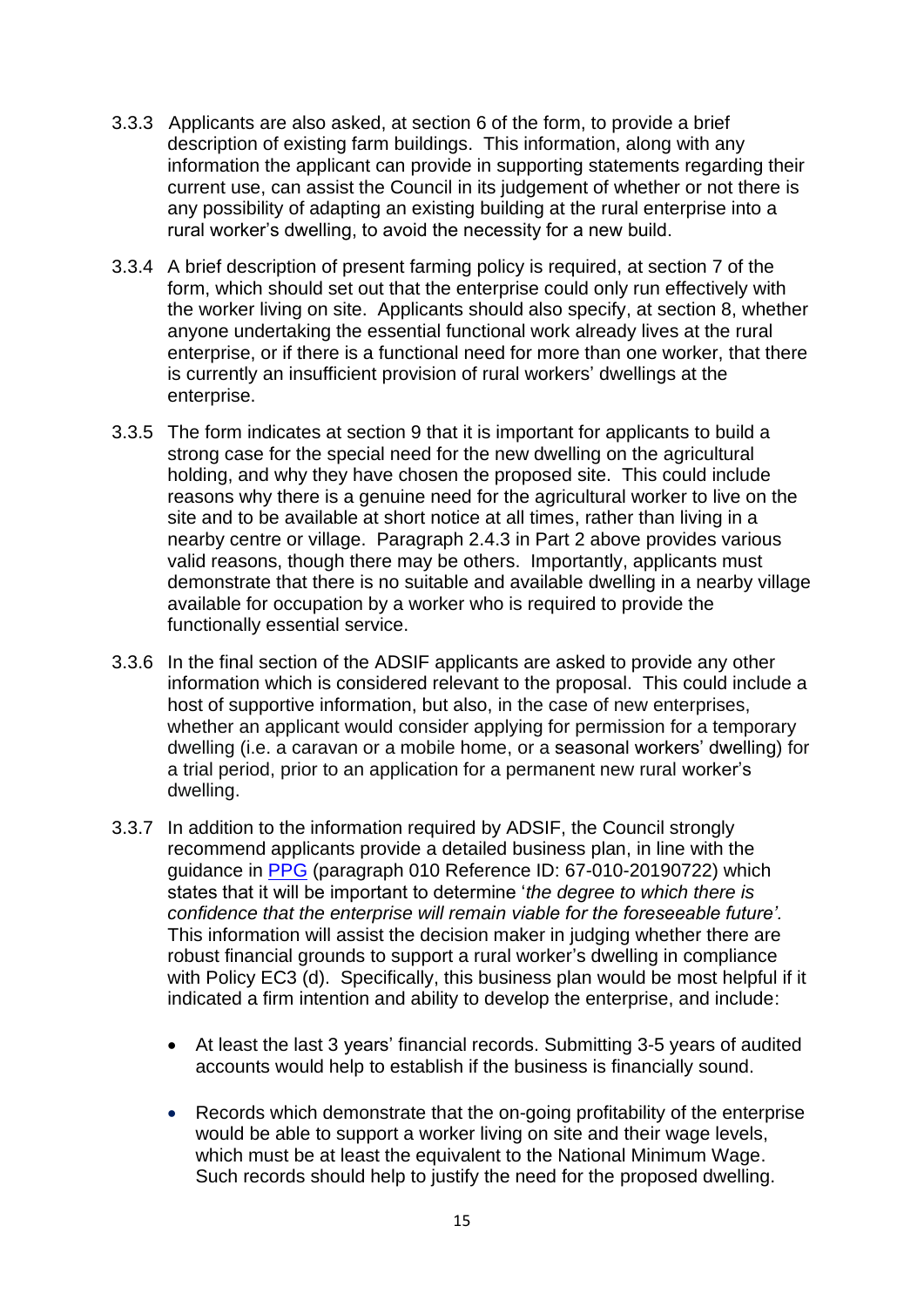- Written evidence which outlines the need for an additional dwelling to ensure the viability of the business.
- 3.3.8 In line with the guidance in the [NPPG](https://www.gov.uk/government/collections/planning-practice-guidance) [\(Paragraph: 021 Reference ID: 10-021-](https://consult.harrogate.gov.uk/kse/event/35670/section/s1602077198430#source-d1280186e540) [20190509 \)](https://consult.harrogate.gov.uk/kse/event/35670/section/s1602077198430#source-d1280186e540) any viability assessment should be prepared on the basis that it will be made publicly available other than in exceptional circumstances. Where financial information is required to be kept confidential, a detailed financial executive summary will be required to be made publicly available in the interests of openness. See [https://www.cravendc.gov.uk/planning/planning-applications-and](https://www.cravendc.gov.uk/planning/planning-applications-and-notifications/national-and-local-planning-validation-requirements/financial-viability-appraisals/)[notifications/national-and-local-planning-validation-requirements/financial](https://www.cravendc.gov.uk/planning/planning-applications-and-notifications/national-and-local-planning-validation-requirements/financial-viability-appraisals/)[viability-appraisals/](https://www.cravendc.gov.uk/planning/planning-applications-and-notifications/national-and-local-planning-validation-requirements/financial-viability-appraisals/) for more detail on Financial Viability Appraisals.

#### 3.3.9 (b) Forestry & Other Land Based Businesses

Criterion (d) of policy EC3 also requires rural worker's dwellings associated with other land-based businesses to be fully justified on functional and financial grounds (see Appendix A for full policy text). As explained at paragraph 1.2.1, this could include rural workers' dwellings associated with forestry businesses and other land-based businesses including horticulture, food production, conservation, landscaping and equine uses.

- 3.3.10 To meet these policy requirements, applicants for rural workers' dwellings required in relation to forestry and other land-based businesses are recommended to provide comparable supportive information as that required for agricultural workers' dwellings in the ADSIF. This would include evidence that there is a genuine need for a rural worker to live in close proximity to the enterprise, and that the conversion of existing buildings on site, or dwellings in nearby villages is not possible or practicable. Applicants should also provide evidence that property within the land-based business' ownership has not recently been disposed of (i.e. within the last 5 years), resulting in the need for the new rural workers' dwelling.
- 3.3.11 Financial evidence should be submitted to confirm that the operation which has generated the need for the resident worker is economically viable and there is a realistic prospect of it remaining so (see paragraphs 3.3.6 and 3.3.7 above).
- 3.3.12 Applicants are strongly advised to hire a land agent to carry out the above functional and financial tests for rural workers' dwellings.

#### **3.4.0 Step 3 – Safeguarding the character of the open countryside (Policies ENV1& ENV3)**

3.4.1 Where required, applicants should submit a [Planning Statement](https://www.cravendc.gov.uk/planning/planning-applications-and-notifications/national-and-local-planning-validation-requirements/local-information-requirements/planning-statement/) with an application for a rural worker's dwelling which sets out how the rural worker's dwelling will respect, safeguard and enhance (where applicable) the Forest of Bowland Area of Outstanding Natural Beauty (AONB) and its setting, the setting of the Yorkshire Dales National Park (YDNP) and the various landscape character areas across the district. Where Planning Statements are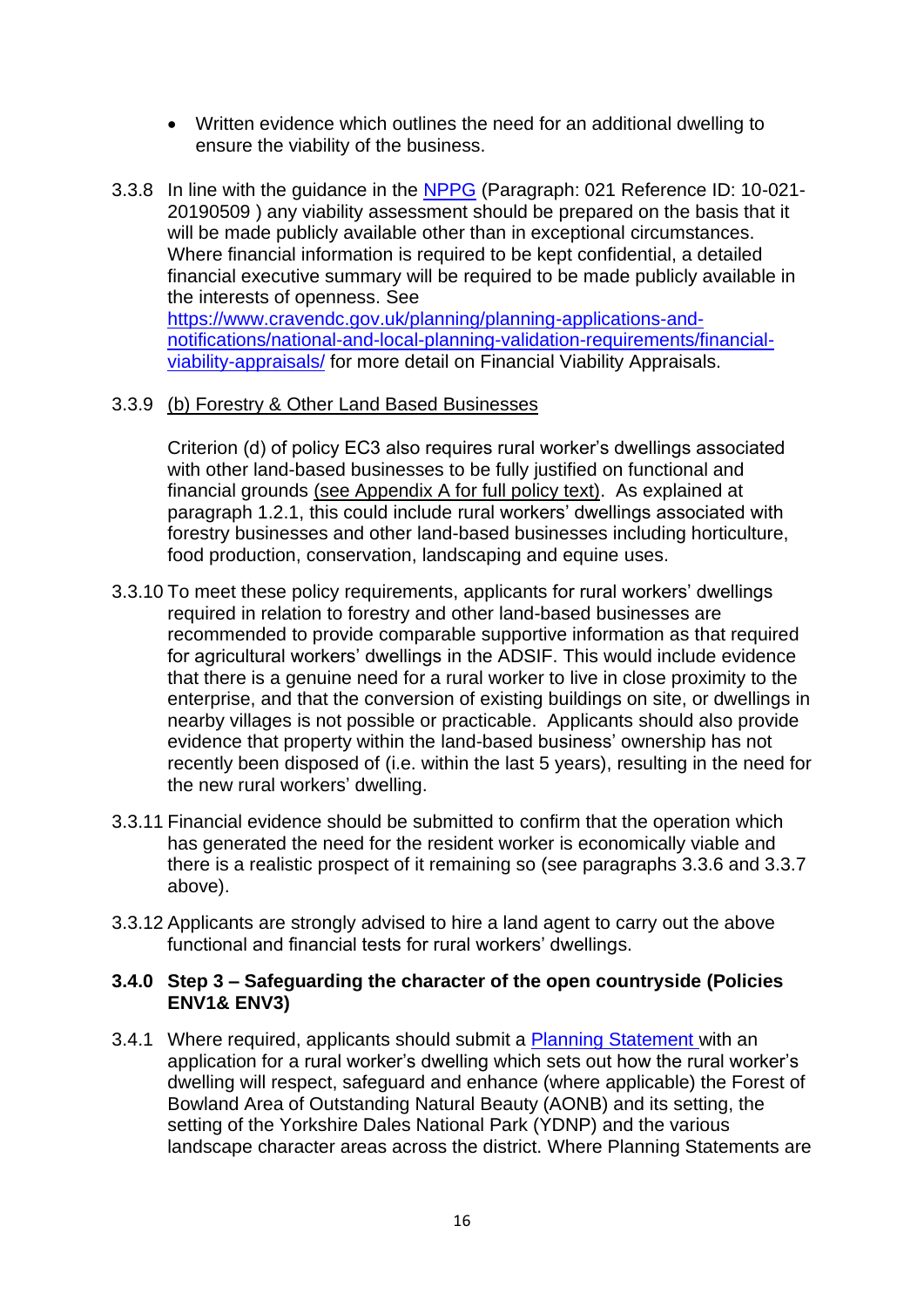not required, applicants are encouraged to provide supporting documentation setting out similar information.

3.4.2 A site-specific Landscape and Visual Impact Assessment (LVIA) may be necessary, depending on the location of the new rural worker's dwelling and the sensitivity of the surrounding landscapes. The Council's webpage on local validation requirements sets out [when an LVIA would be required, and](https://www.cravendc.gov.uk/planning/planning-applications-and-notifications/national-and-local-planning-validation-requirements/local-information-requirements/landscape-and-visual-impact-assessment-lvia/)  [guidance on how to produce one.](https://www.cravendc.gov.uk/planning/planning-applications-and-notifications/national-and-local-planning-validation-requirements/local-information-requirements/landscape-and-visual-impact-assessment-lvia/) Applicants should also refer to detailed guidance in the Council's Good Design SPD with regards to producing an LVIA.

#### **3.5.0 Step 4 – Taking heritage and archaeological considerations into account (Policy ENV2)**

- 3.5.1 It may be necessary for applications to include a Heritage Statement if a rural worker's dwelling is to be developed near known heritage assets. Heritage Statements should provide evidence as to how these heritage assets, either designated or non-designated, will be preserved and, where appropriate enhanced. The Council's local validation webpage sets out [when a Heritage](https://www.cravendc.gov.uk/planning/planning-applications-and-notifications/national-and-local-planning-validation-requirements/local-information-requirements/heritage-statement/)  [Statement would be required,](https://www.cravendc.gov.uk/planning/planning-applications-and-notifications/national-and-local-planning-validation-requirements/local-information-requirements/heritage-statement/) i.e. for:
	- applications for listed building consent
	- applications within the curtilage of a listed building
	- applications in a conservation area
	- applications affecting a scheduled ancient monument
	- applications affecting a registered park or garden of special historic interest
	- applications affecting an archaeological site

and includes a Guidance document for writing Heritage Statements.

3.5.2 It is advisable to use a heritage specialist when preparing a Heritage Statement to ensure compliance with policy ENV2 and the overarching Planning (Listed Buildings and Conservation Areas) Act 1990.

#### **3.6.0 Step 5 – Ensuring the appropriate scaling and size of a rural worker's dwelling (Policies ENV1 & ENV3)**

- 3.6.1 Rural workers' dwellings should be designed to ensure they respect the form of existing and surrounding buildings. Applicants are advised to employ a qualified architect, competent in the design of such dwellings, to ensure drawings and elevations are in scale and sized appropriately so as not to dominate the sensitive open countryside setting (to ensure compliance with policies ENV1 criteria (a) and (d) and ENV3 criterion (b)) (see Appendix A for full policy text).
- 3.6.2 The Council's Good Design SPD explains how an application should be prepared to consider the scaling and size of a new dwelling. Detailed guidance can be found in section 2.4.0 2.1.0 of the SPD and should be referred to when preparing an application for a rural worker's dwelling.

## **3.7.0 Step 6 – Design and Construction (Policy ENV3)**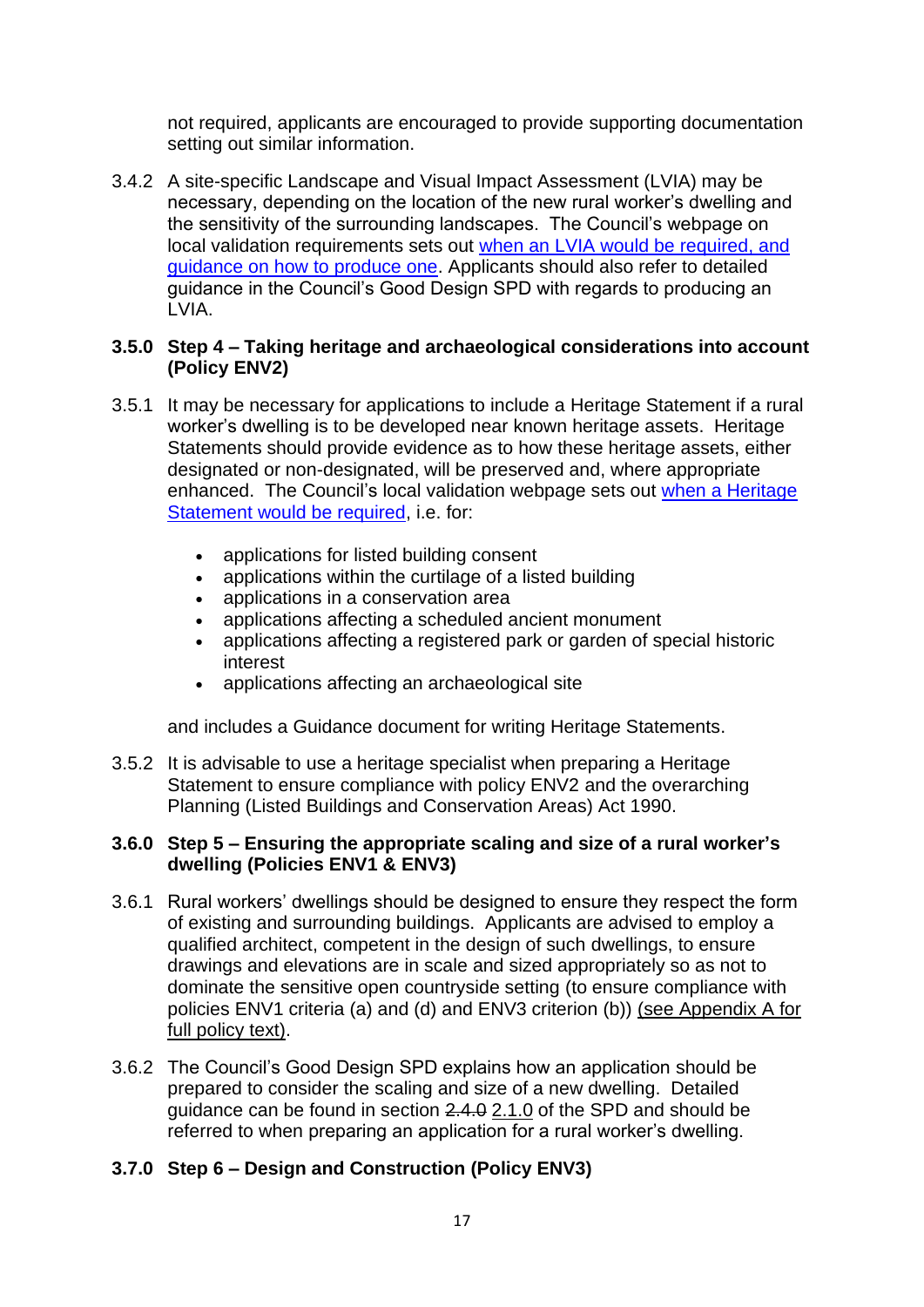- 3.7.1 It is a national validation requirement to submit a [Design and Access](https://www.cravendc.gov.uk/planning/planning-applications-and-notifications/national-and-local-planning-validation-requirements/statutory-national-information-requirements/design-and-access-statement/)  [Statement](https://www.cravendc.gov.uk/planning/planning-applications-and-notifications/national-and-local-planning-validation-requirements/statutory-national-information-requirements/design-and-access-statement/) with an application for a rural worker's dwelling within a conservation area, or if the dwelling forms part of a listed building. This statement should set out details of materials used, how amenity and accessibility issues have been addressed, details of any infrastructure associated with the development and how the development looks to design out crime. All other applications for rural workers' dwellings (i.e. those that are outside conservation areas or not related to listed buildings) should also ensure the above issues are addressed (to ensure compliance with policy ENV3 criteria (b), (e), (f), (g), (h), (i) and (o)).
- 3.7.2 Applicants are advised to review the Council's Good Design Supplementary Planning Document (SPD) and follow the relevant guidance within it, particularly regarding materials and sustainable construction methods. A Sustainable Design and Construction Statement is a local validation requirement for all applications, including an application for a rural workers' dwelling. This statement should provide detail on the sustainable construction of rural workers' dwellings, both in terms of the design features and construction methods used (to ensure compliance with policy ENV3 criterion (t)) (see Appendix A for full policy text). Specifically, the Sustainable Design and Construction Statement should demonstrate how the proposed development would minimise resource and energy consumption compared to the minimum required under current Building Regulations legislation and how it is located and designed to withstand the longer term impacts of climate change. It should also detail how the proposed development would incorporate decentralised, renewable or low carbon energy sources, and how the carbon footprint of the development is reduced (i.e. sourcing local materials and setting out how existing materials on site are used or disposed of). The Council's webpage on local validation requirements provides more detail on what should be included in a [Sustainable Design and Construction](https://www.cravendc.gov.uk/planning/planning-applications-and-notifications/national-and-local-planning-validation-requirements/local-information-requirements/sustainable-design-and-construction-statement/) [Statement.](https://www.cravendc.gov.uk/planning/planning-applications-and-notifications/national-and-local-planning-validation-requirements/local-information-requirements/sustainable-design-and-construction-statement/)
- 3.7.3 Applicants should also refer to detailed guidance in section 2.87 in the Council's Good Design SPD, and accompanying Appendix B C of that SPD, with regards to producing a Sustainable Design and Construction Statement, which specifies the importance of energy conservation through energy efficiency in the building.

#### **3.8.0 Conclusions on Steps 1 - 6**

3.8.1 It is advisable that applicants follow the above, stepped approach to ensure that the Council's validation requirements are met and that the application is accompanied by clear evidence of functional and financial need for a rural worker's dwelling, as required by relevant adopted local plan policies. It is also advisable in many cases that an applicant takes the advice of relevant professionals, such as land agents, architects, and heritage and archaeological specialists. Appendix 2 C sets out a comprehensive list of documents, many of which will be necessary and/or helpful, to be submitted with an application for a rural worker's dwelling. Local validation requirements are reviewed and updated every two years, so information in this SPD may be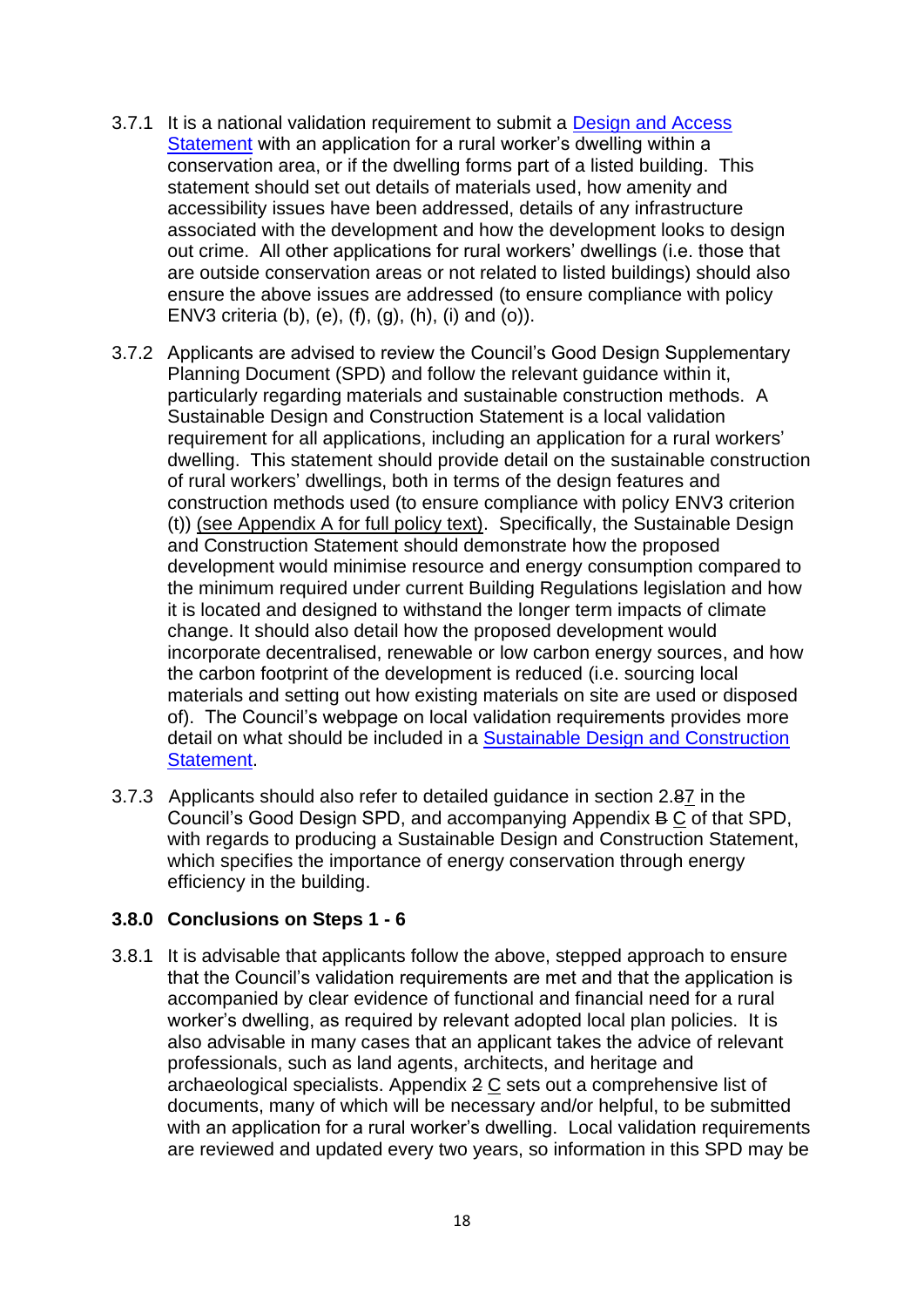superseded by any future updates to the Council's local validation [requirement webpage.](https://www.cravendc.gov.uk/planning/planning-applications-and-notifications/national-and-local-planning-validation-requirements/local-information-requirements/)

## **3.9.0 Occupancy conditions, legal agreements and planning obligations**

- 3.9.1 If a rural workers' dwelling is granted planning permission, whether on a permanent or temporary basis, the local planning authority will normally control occupancy by a planning condition on the planning permission. The condition will ensure the property remains available to meet the need for which it was permitted, either by serving the holding for which the functional need was satisfied or, if that specific need no longer exists, by ensuring that the property is not sold or rented to occupants who are not rural workers.
- 3.9.2 The restriction will limit occupation to those wholly or mainly working, or last working in the locality, in the rural enterprise, or a widow or widower of such a person and any resident dependants.
- 3.9.3 If the rural workers' dwelling is not the sole dwelling on the rural enterprise, the local planning authority may additionally impose occupancy restrictions on all other existing dwellings at the rural enterprise. The general presumption will be that an occupancy condition will be applied to any existing dwellings to ensure they are not able to be severed from the rural enterprise for which an operational need has been identified. The considerations that will be taken into account when determining the local planning authority's approach will include such matters as the particular needs of the rural enterprise and where there appears to be a significant threat of severance or asset stripping.
- 3.9.4 The Council's Enforcement team periodically checks for compliance of occupancy conditions in relation to rural workers' dwellings. The Council also keeps records with regards to the removal of occupancy conditions.

## **3.10.0 Applications to vary or remove occupancy conditions**

- 3.10.1 To prevent the proliferation of dwellings in the Countryside there is an expectation that the occupation of dwellings permitted on the basis of addressing a functional and financial need will be restricted on a long-term basis. The removal of an occupancy condition imposed on a rural worker's dwelling will only be enabled where it is clearly demonstrated that there is no existing or long-term demand for the dwelling with the attached condition.
- 3.10.2 An application that seeks the removal of an occupancy condition on a rural worker's dwelling will be expected to provide evidence which demonstrates a lack of demand for the property in the locality through a robust marketing exercise. Applicants will be expected to submit evidence of unsuccessful attempts to sell the property with the encumbrance of the occupancy restriction, detailing the number of enquiries, views and reasons for not proceeding to sale. They will be expected to prove that the marketing has been correctly targeted, financially realistic (i.e. it reflects the occupancy restriction) and sustained for at least 12 months using professional agents that actively deal with these types of property sales. For the purpose of the marketing exercise as a minimum requirement, the Council expects the property to be marketed in the locality – that is within the existing and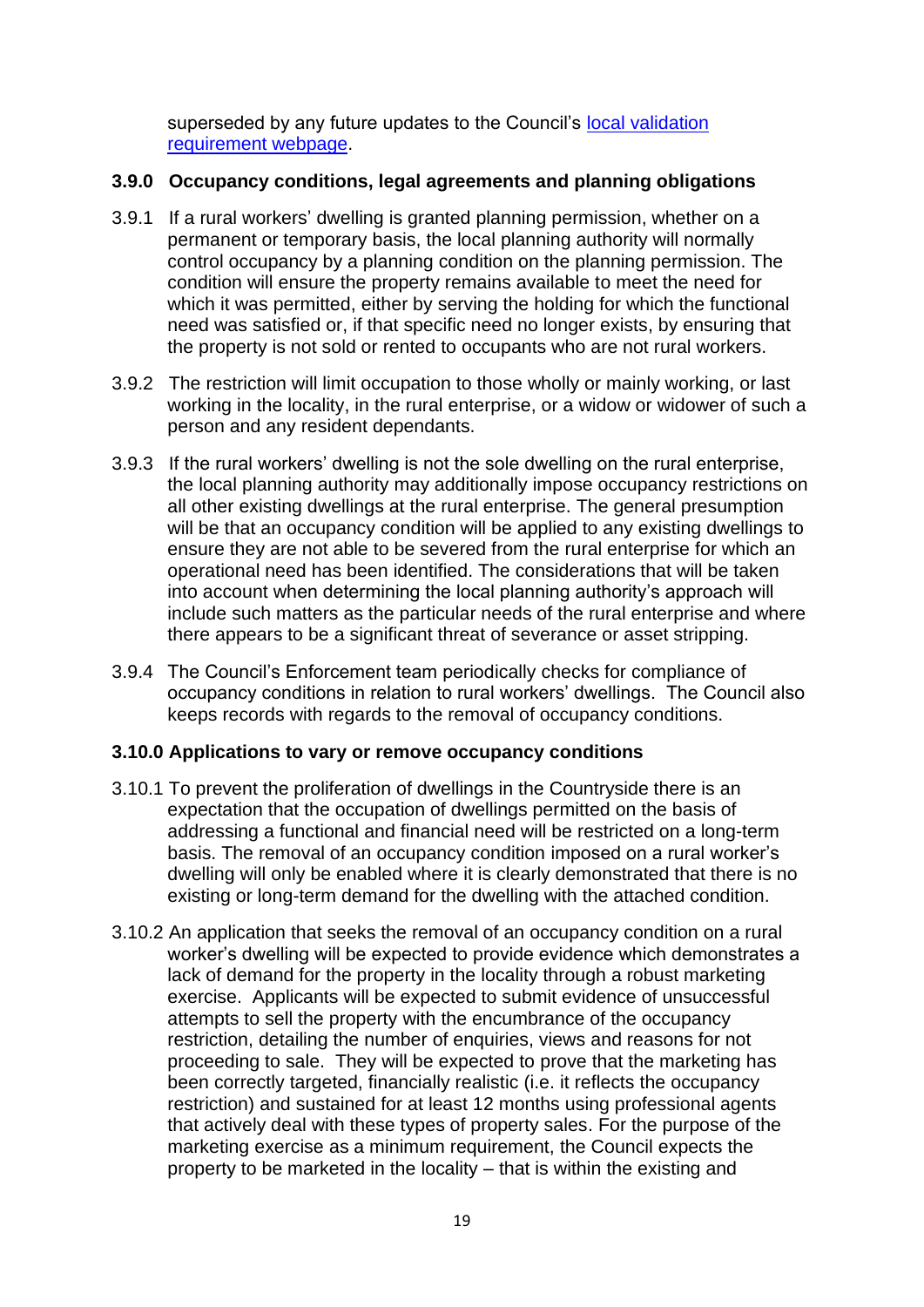adjoining parishes for the first 6 months; if the property remains unsold or unlet during this time, the qualification area will be extended to the local planning authority area for a further 6 months. There can be some flexibility regarding the extent of the marketing exercise depending on the location of the rural workers' dwelling. If a rural workers' dwelling is in a remote location, the initial marketing exercise may need to be widened to include more than just the host and adjoining parishes from the outset. In the event of uncertainty, an applicant should contact the Development Management Team to ensure the best scope for the marketing exercise.

#### **3.11.0 Removal of permitted development rights for rural workers' dwellings**

- 3.11.1 Once a rural worker's dwelling has been granted planning permission, i.e. it has been functionally and financially justified through the planning application process, it may be necessary to remove permitted development rights. As the purpose of these dwellings is to house a rural worker in perpetuity, the removal of permitted development rights would ensure they remain an appropriate size which would contribute towards continued affordability.
- 3.11.2 The Council will consider the removal of such permitted development rights on a case by case basis.
- 3.11.3 Where permitted development rights are removed, any future extensions to a rural worker's dwelling will only be considered to be acceptable where it has been demonstrated that there is a functional need for the rural worker's dwelling to be extended to ensure the dwelling can continue to effectively be used as such into the long-term.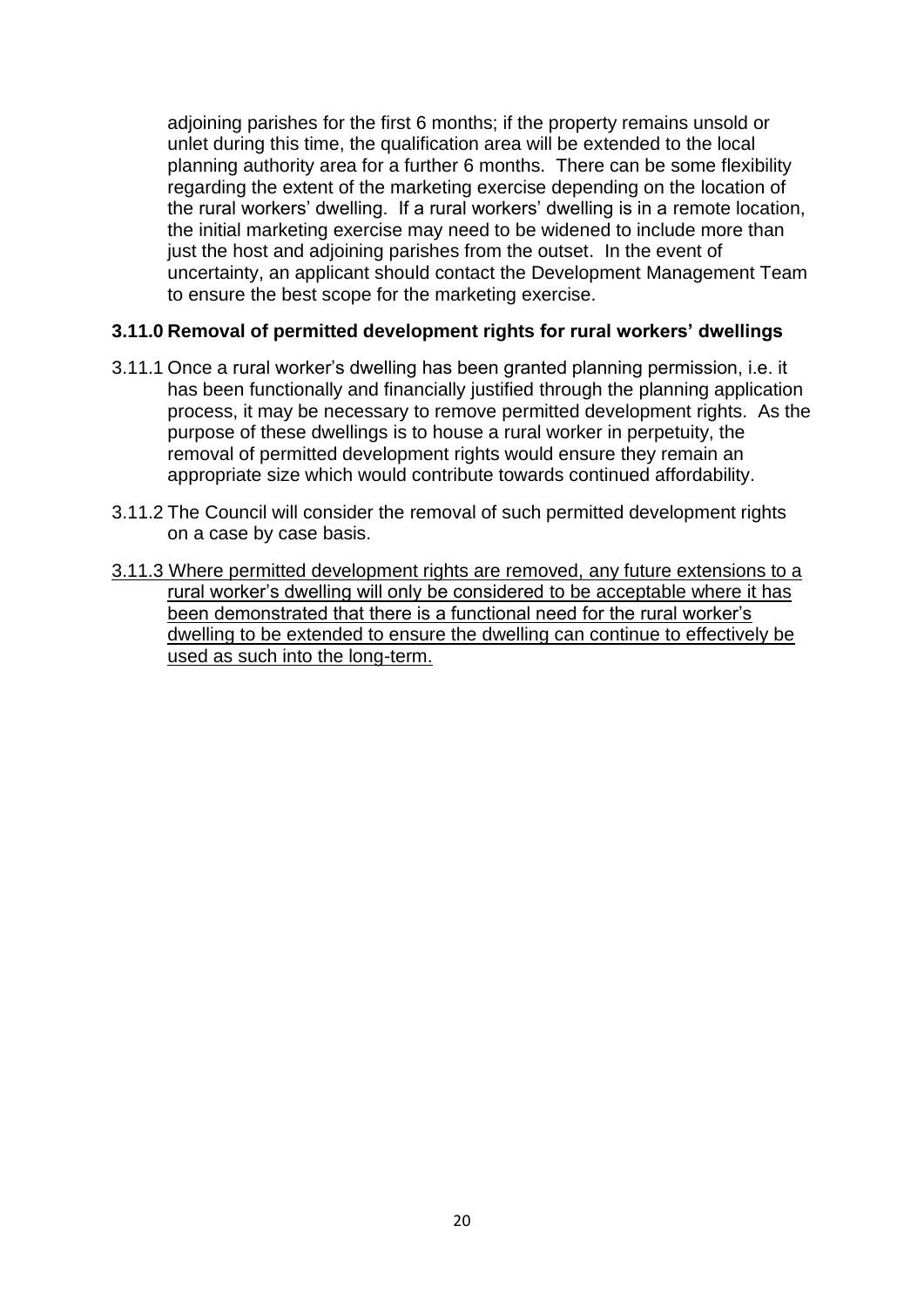## **TEXT OF POLICY EC3: RURAL ECONOMY, CRAVEN LOCAL PLAN**

**Craven's rural economy will be supported, so that it may grow and diversify in a sustainable way to provide long term economic, environmental and social benefits for local communities. This will be achieved in the following ways:**

- **a) Enabling enterprise, welcoming innovation and supporting economic development proposals that will benefit the local economy, environment and quality of life, including culture and community proposals;**
- **b) Recognising opportunities to use farmland and farm buildings in new and different ways to support individual farm businesses and to diversify the wider rural economy;**
- **c) Helping existing and new rural businesses, including tourism related businesses to succeed, grow and expand, by working with them cooperatively and proactively, so that development proposals can be supported wherever possible;**
- **d) Enabling farm, forestry and other land-based businesses to build the new and replacement buildings and infrastructure they need to function efficiently, including dwellings where they are fully justified on functional and financial grounds;**
- **e) Acknowledging the potential social, economic, environmental benefits of reusing existing buildings by supporting proposals for their conversion, including to employment use or live/work units, providing opportunities for people to live and work locally.**
- **f) Supporting the continued use of existing live/work units for the valuable contribution they make to the rural economy. The conversion of existing live/work units to other uses will be supported provided it can be demonstrated that there is no reasonable prospect of the live/work unit being re-used.**

**Proposals of the type described above will be supported provided they accord with all relevant local plan policies and any relevant neighbourhood plan policies, and will help to achieve sustainable development.**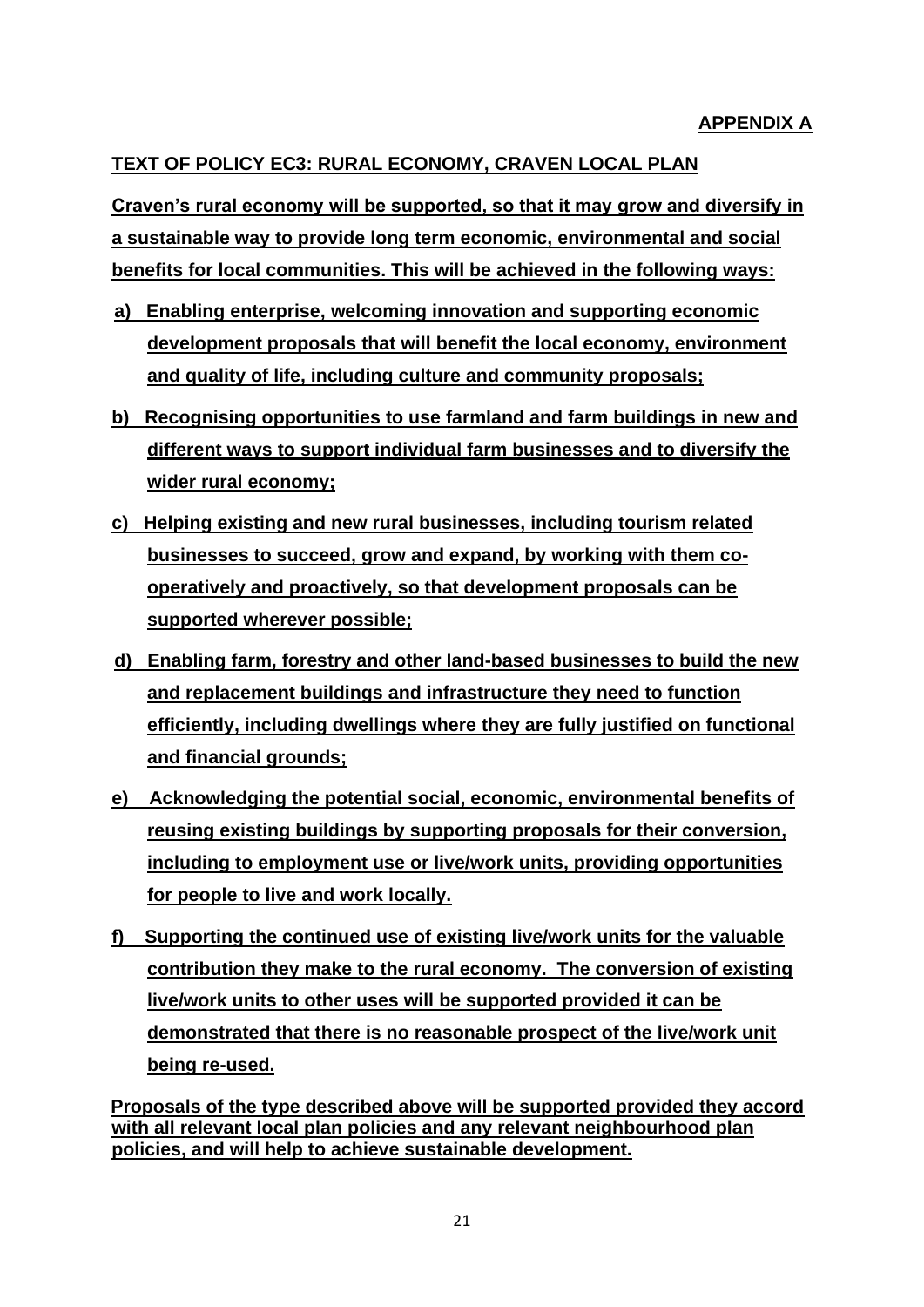**Agricultural Dwelling Supplementary Information form**

## **Agricultural Dwelling Supplementary Information**



|                  | RELATING TO A PLANNING APPLICATION FOR AN AGRICULTURAL WORKER'S<br>DWELLING IN THE CRAVEN DISTRICT COUNCIL AREA |                 |                 |  |  |
|------------------|-----------------------------------------------------------------------------------------------------------------|-----------------|-----------------|--|--|
| 1.               | <b>Site Location:</b>                                                                                           |                 |                 |  |  |
| 2.               | Details of Land Farmed (please attach a plan showing boundaries)                                                |                 |                 |  |  |
|                  | a) Area of land owned acres/hectares – mark boundaries red on plan                                              |                 |                 |  |  |
|                  | b) Area of land tenanted acres/hectares - mark boundaries blue on plan                                          |                 |                 |  |  |
|                  | c) Grazing usually taken acres/hectares – mark boundaries green on plan                                         |                 |                 |  |  |
|                  | d) Grazing rights:                                                                                              |                 |                 |  |  |
|                  | Name of common No of stock                                                                                      |                 |                 |  |  |
|                  | Name of common No of stock<br>e) Area of mowing land acres/hectares<br>f) Area of pasture acres/hectares        |                 |                 |  |  |
|                  |                                                                                                                 |                 |                 |  |  |
|                  |                                                                                                                 |                 |                 |  |  |
|                  | g) Area of rough grazing acres/hectares                                                                         |                 |                 |  |  |
|                  | h) Area of other land acres/hectares                                                                            |                 |                 |  |  |
| $\overline{3}$ . | <b>Details of Stock Numbers</b>                                                                                 | <b>Existing</b> | <b>Proposed</b> |  |  |
|                  | a) Dairy cows in milk and/or in calf<br>b) Dairy heifers in milk and/or in calf                                 |                 |                 |  |  |
|                  | c) Milk quota                                                                                                   |                 |                 |  |  |
|                  | d) Dairy followers over 12 months old<br>e) Dairy followers under 12 months old<br>f) Beef cows                 |                 |                 |  |  |
|                  |                                                                                                                 |                 |                 |  |  |
|                  | g) Calves up to 6 months old                                                                                    |                 |                 |  |  |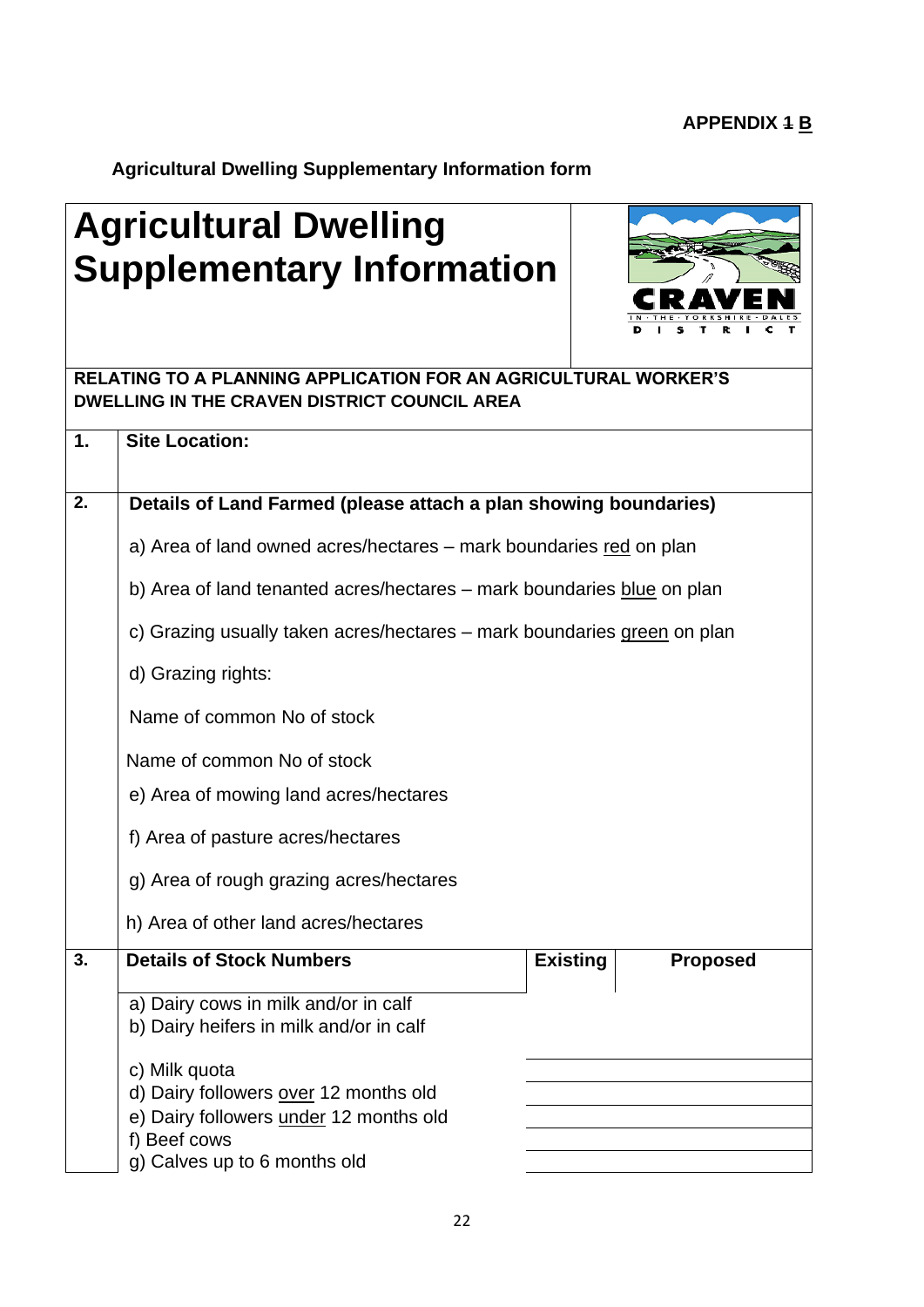|     | h) Store cattle over 12 months old                                                                    |
|-----|-------------------------------------------------------------------------------------------------------|
|     | i) Store cattle <i>under</i> 12 months old                                                            |
|     | j) Breeding ewes                                                                                      |
|     | k) Hoggs                                                                                              |
|     | I) Other stock:                                                                                       |
|     | Type/No:                                                                                              |
|     |                                                                                                       |
| 4.  | Labour on the farm:                                                                                   |
|     |                                                                                                       |
|     | Name: Full/Part-Time: Hours if Part-Time                                                              |
|     | Name: Full/Part-Time:  Hours if Part-Time                                                             |
|     | Name: Full/Part-Time:  Hours if Part-Time                                                             |
|     | Name: Full/Part-Time:<br>.Hours if Part-Time<br>Name: .Full/Part-Time: .Hours if Part-Time .          |
|     |                                                                                                       |
| 5.  | Housing:                                                                                              |
|     | List all housing within one mile of the farm either owned, occupied or rented by the                  |
|     | farmer/landowner, stating occupant:                                                                   |
|     |                                                                                                       |
|     |                                                                                                       |
|     |                                                                                                       |
|     | Address: Owned/Rented: Occupant:<br>Address: Owned/Rented: Occupant: Address: Owned/Rented: Occupant: |
|     | Address: Owned/Rented: Occupant:                                                                      |
|     |                                                                                                       |
|     | List any housing sold off or let by the farmer/landowner within the last 5 years:                     |
|     | Address: Sold/Let: :                                                                                  |
|     |                                                                                                       |
| 6.  |                                                                                                       |
|     | <b>Give Brief Description of Existing Farm Buildings:</b>                                             |
|     |                                                                                                       |
| 7.  | <b>Give Brief Description of Present Farming Policy:</b>                                              |
|     |                                                                                                       |
|     |                                                                                                       |
| 8.  | Reasons for Special Need for New Dwelling on the Holding:                                             |
|     |                                                                                                       |
|     |                                                                                                       |
| 9.  | <b>Reasons for choosing the Proposed Site:</b>                                                        |
|     |                                                                                                       |
|     |                                                                                                       |
| 10. | Any Other Information You Consider Relevant to the Proposal:                                          |
|     |                                                                                                       |
|     |                                                                                                       |
|     |                                                                                                       |
|     |                                                                                                       |
| 11. |                                                                                                       |
|     |                                                                                                       |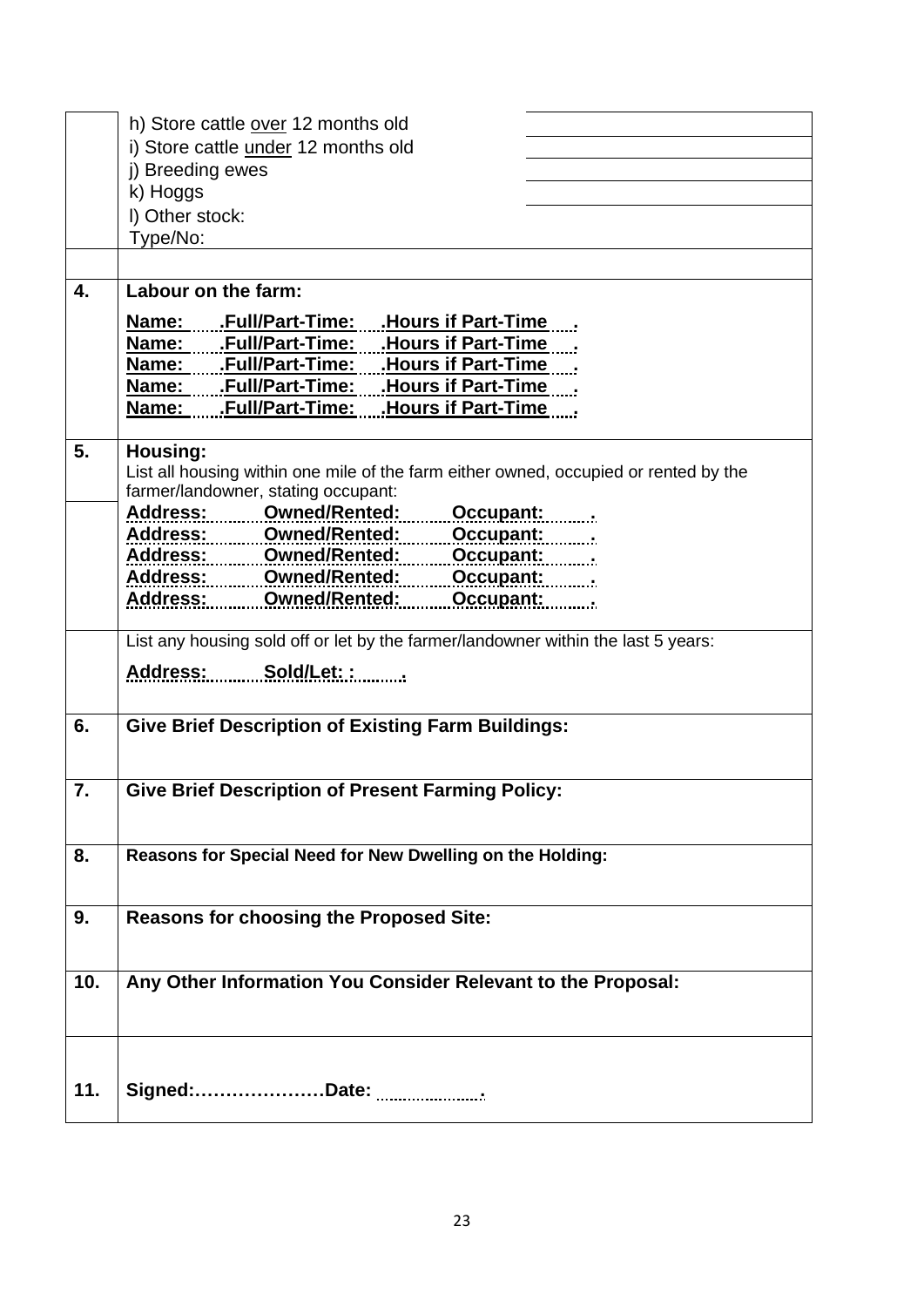## **APPENDIX 2 C**

## **Summary of stepped approach to preparing and submitting a planning application for a rural worker's dwelling, including supporting documents**  which are commonly required to accompany the application

| Step in Part 3<br>of SPD                                                 | <b>Craven Local</b><br><b>Plan Policy</b><br><b>Driver</b> | <b>Planning/Process</b><br><b>Issue</b>                                                                      | <b>Supporting Documents</b>                                                                                                                                                                                                                                                                |
|--------------------------------------------------------------------------|------------------------------------------------------------|--------------------------------------------------------------------------------------------------------------|--------------------------------------------------------------------------------------------------------------------------------------------------------------------------------------------------------------------------------------------------------------------------------------------|
| Step 1: Pre-<br>application<br>discussions                               | SD1 and SD2                                                | Pre-application<br>discussions to<br>secure sustainable<br>development' (see<br>paras 3.2.1 to<br>$3.2.3$ ). | Preliminary drawings, site and<br>location plans.                                                                                                                                                                                                                                          |
| Step 2:<br>Providing<br>justification for<br>rural workers'<br>dwellings | $EC3$ (d) and<br>SP4 K(a)                                  | Functional and<br><b>Financial Grounds</b><br>for new dwelling                                               | For agricultural workers dwellings,<br>the council's local validation list<br>requires the submission of an<br><b>Agricultural Dwelling</b><br><b>Supplementary Information Form</b><br>(ADSIF) (see paras 3.3.1 to 3.3.5)<br>of SPD).                                                     |
|                                                                          |                                                            |                                                                                                              | For other rural dwellings, it is<br>highly desirable that information is<br>provided in response to questions<br>5 to 10 of the ADSIF (see paras<br>3.3.8 to 3.3.11 of the SPD).                                                                                                           |
|                                                                          |                                                            |                                                                                                              | For all rural workers dwellings, to<br>comply with Policy EC3 (d)<br>financial information to support<br>the application is required. A<br>business plan which illustrates the<br>viability of the proposal is<br>recommended to be submitted<br>(see paras 3.3.6 to 3.3.7 of the<br>SPD). |
|                                                                          |                                                            |                                                                                                              | A Planning Statement is on the<br>council's local validation list and<br>may be necessary to accompany<br>the planning application (see para<br>3.4.1 of the SPD).                                                                                                                         |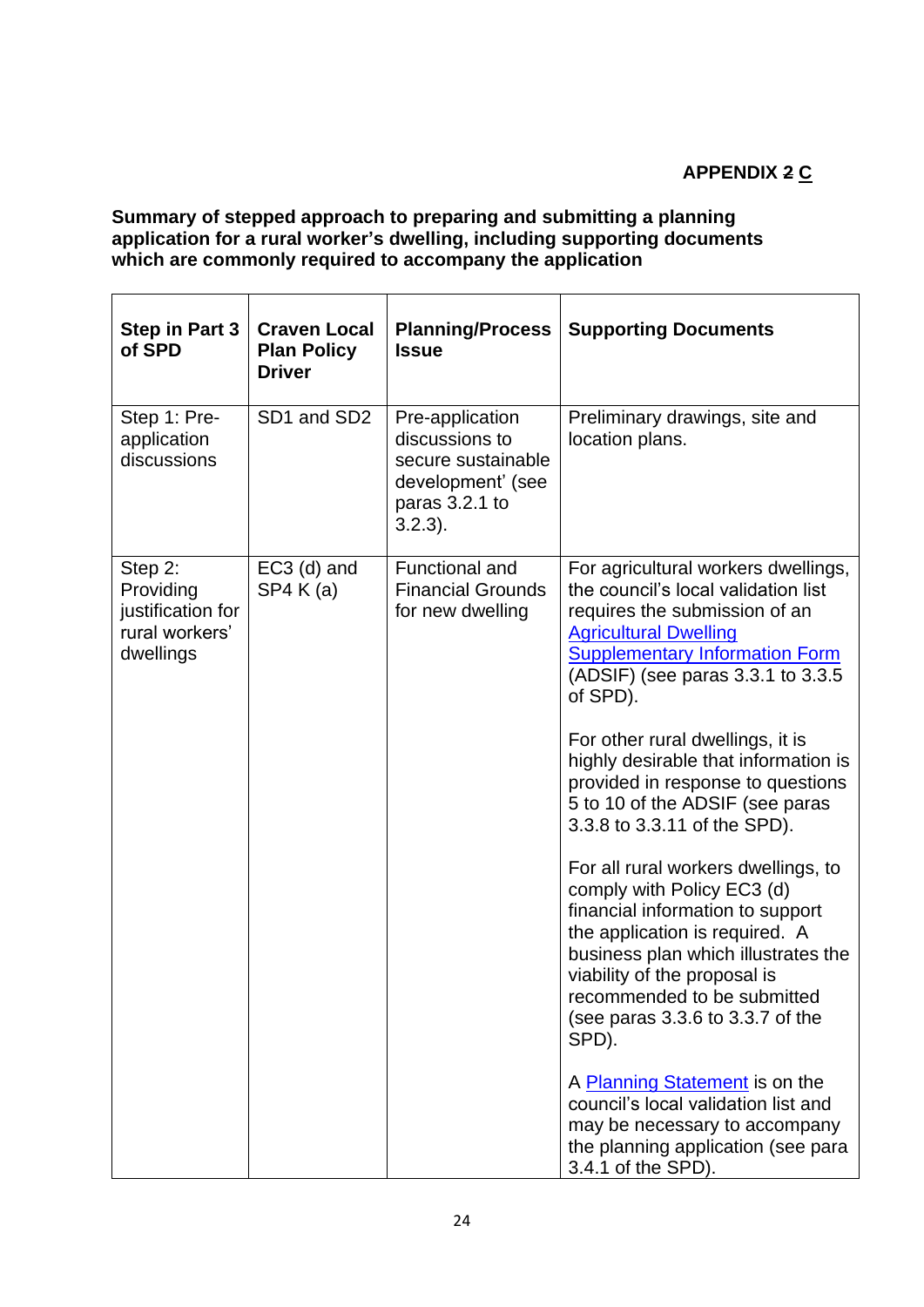| Step 3:<br>Safeguarding<br>the character<br>of the open<br>countryside                                  | ENV1 and<br>ENV <sub>3</sub>            | Character of the<br>open countryside                                             | A Planning Statement and a<br><b>Landscape and Visual Impact</b><br><b>Assessment (LVIA)</b> are on the<br>council's local validation list and<br>may be necessary to accompany<br>the planning application (see<br>paras 3.4.1 to 3.4.2 of the SPD).                                                                                                                                          |
|---------------------------------------------------------------------------------------------------------|-----------------------------------------|----------------------------------------------------------------------------------|------------------------------------------------------------------------------------------------------------------------------------------------------------------------------------------------------------------------------------------------------------------------------------------------------------------------------------------------------------------------------------------------|
| Step 4: Taking<br>heritage and<br>archaeological<br>considerations<br>into account                      | ENV <sub>2</sub>                        | Conserving and<br>enhancing the<br>historic<br>environment                       | A Heritage Statement is on the<br>council's local validation list and<br>may be necessary to accompany<br>the planning application (see<br>paras 3.5.1 to 3.5.2 of the SPD).                                                                                                                                                                                                                   |
| Step 5:<br><b>Ensuring the</b><br>appropriate<br>scaling and<br>size of a rural<br>worker's<br>dwelling | ENV1 and<br>ENV <sub>3</sub>            | Scale and size of<br>a rural worker's<br>dwelling                                | Architectural drawings are a<br>national validation requirement<br>and are necessary to accompany<br>the planning application (3.6.1 to<br>3.6.2 of the SPD)                                                                                                                                                                                                                                   |
| Step 6:<br>Design and<br>Construction                                                                   | ENV <sub>3</sub>                        | Ensuring a good<br>standard of<br>sustainable design<br>and construction         | A Design and Access Statement<br>is a national validation<br>requirement and may be<br>necessary to accompany the<br>planning application (see para<br>3.7.1 of the SPD).<br>A Sustainable Design and<br><b>Construction Statement</b> is on the<br>council's local validation list and<br>may be necessary to accompany<br>the planning application (see<br>paras 3.7.2 to 3.7.3 of the SPD). |
| N/A                                                                                                     | EC <sub>3</sub><br>(supporting<br>text) | Removal of<br>occupancy<br>conditions on<br>existing rural<br>workers' dwellings | Robust marketing evidence to<br>support removal of occupancy<br>conditions is on the council's local<br>validation list and may be<br>necessary to accompany the<br>planning application<br>(see paras 3.10.1 to 3.10.2 of the<br>SPD)                                                                                                                                                         |

The local validation requirements referred to in this SPD were published by the Council on 1st September 2020. It should be noted that the Council has a